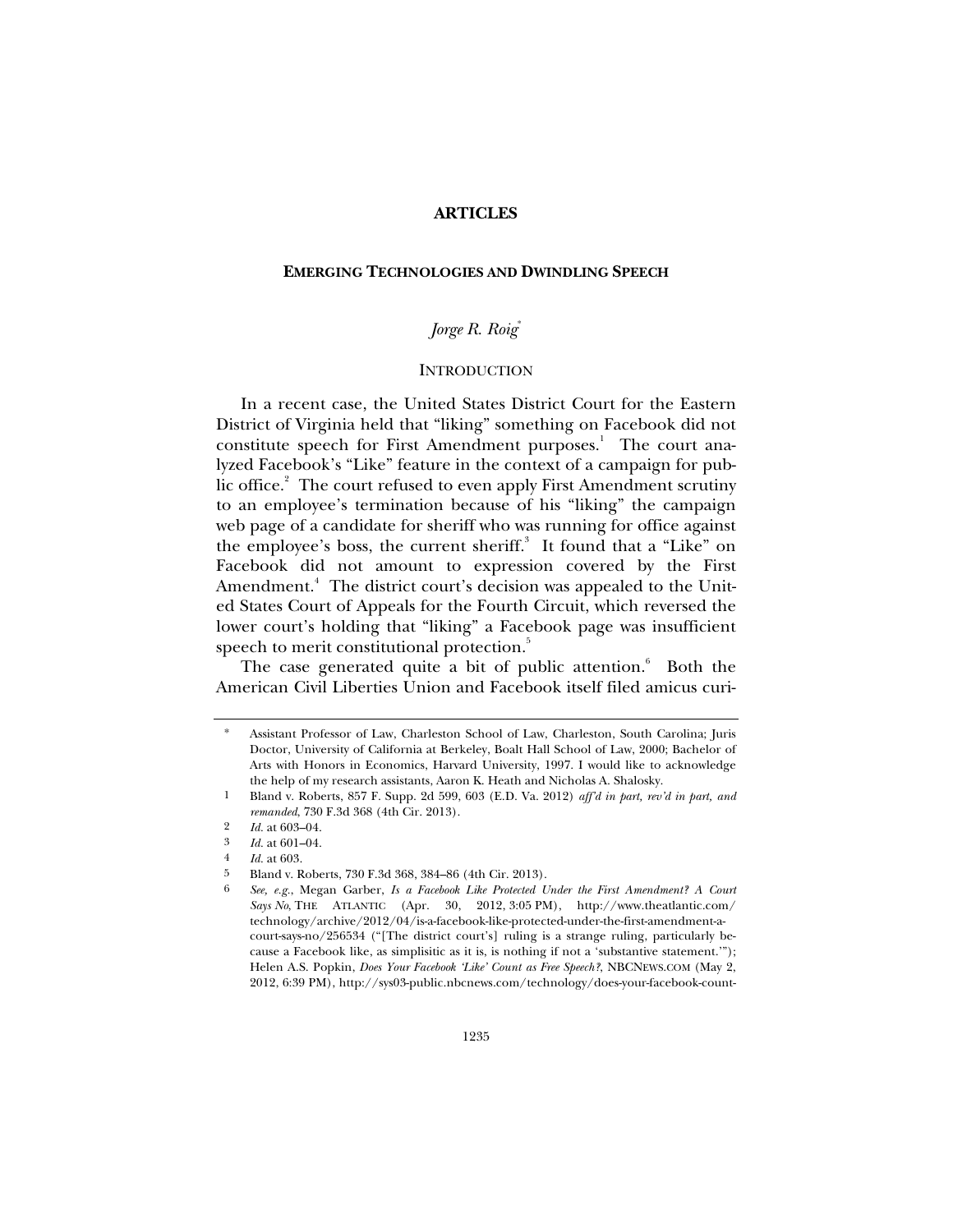ae briefs before the Fourth Circuit court.<sup>7</sup> Both amici disagreed with the lower court's opinion.<sup>8</sup> Their arguments discussed in detail the issue of the communicative nature of the Facebook "Like" feature.<sup>9</sup> The Fourth Circuit court largely agreed with both amici.<sup>10</sup>

The issues involved in the *Bland* litigation are certainly a worthy subject for a law review article in themselves. $11$  This is not that article. This Article, instead, although inspired in part by the holding in *Bland*, is a foray into the approach that courts have taken in the recent past towards questions of First Amendment coverage in the context of emerging technologies. Specifically, this Article will take a closer look at how courts have dealt with the issue of functionality in the context of First Amendment coverage of computer source code. The analysis of this recent experience, when put in a larger context, reflects a continuing dissatisfaction on the part of both courts and legislatures with the current Supreme Court doctrine on First Amendment coverage. *Bland* is just the latest, noteworthy example.

free-speech-749433 ("According to the court's opinion in Bland v. Roberts 2012, clicking the Facebook's 'Like' button isn't 'sufficient speech to garner First Amendment protection.'"); *Clicking 'Like' on Facebook Is Not Protected Speech, Judge Rules*, N.Y. TIMES (May 5, 2012), http://www.nytimes.com/2012/05/06/us/clicking-like-on-facebook-is-notprotected-speech-judge-rules.html?\_r=0 ("The 'like' button on Facebook seems a relatively clear way to express your support for something, but a federal judge says that does not mean clicking it is constitutionally protected speech.").

<sup>7</sup> *See* Brief for Facebook, Inc. as Amicus Curiae Supporting Appellant Daniel Ray Carter, Jr., Bland v. Roberts, 730 F.3d 368 (4th Cir. 2013) (No. 12-1671) (asserting that liking a page on Facebook is speech protected by the First Amendment); Brief for ACLU & ACLU of Virginia as Amici Curiae Supporting Appellants, Bland v. Roberts, 730 F.3d 368 (4th Cir. 2013) (No. 12-1671) (arguing that the Facebook "Like" feature should be protected under the First Amendment).

<sup>8</sup> *Id.*

 $\begin{array}{cc} 9 & Id. \\ 10 & Bl. \end{array}$ 

<sup>10</sup> *Bland*, 730 F.3d at 384–86.<br>11 *See e s* Clay Calvert Frinc

<sup>11</sup> *See, e.g.,* Clay Calvert, *Fringes of Free Expression: Testing the Meaning of "Speech" Amid Shifting Cultural Mores & Changing Technologies*, 22 S. CAL. INTERDISC. L.J. 545, 571–80 (2013); Jacquelyn E. Fradette, Note, *Online Terms of Service: A Shield for First Amendment Scrutiny of Government Action*, 89 NOTRE DAME L. REV. 947, 974 (2013); Leigh Ellen Gray, *Thumb War: The Facebook "Like" Button and Free Speech in the Era of Social Networking*, 7 CHARLESTON L. REV. 447, 480–85 (2013); Benjamin F. Jackson, *Censorship and Freedom of Expression in the Age of Facebook*, 44 N.M. L. REV. 121, 135-36 (2014); Molly D. McPartland, Note, *An Analysis of Facebook "Likes" and Other Nonverbal Internet Communication Under the Federal Rules of Evidence*, 99 IOWA L. REV. 445 (2013); Ira P. Robbins, *What Is the Meaning of "Like"?: The First Amendment Implications of Social-Media Expression*, 7 FED. CTS. L. REV. 127 (2013); Alicia D. Sklan, Note, *@socialmedia: Speech with a Click of a Button? #socialsharingbuttons*, 32 CARDOZO ARTS & ENT. L.J. 377 (2013); Zachary Shklar, Note, *Social Networking and Freedom of Speech: Not "Like" Old Times*, 78 MO. L. REV. 665 (2013).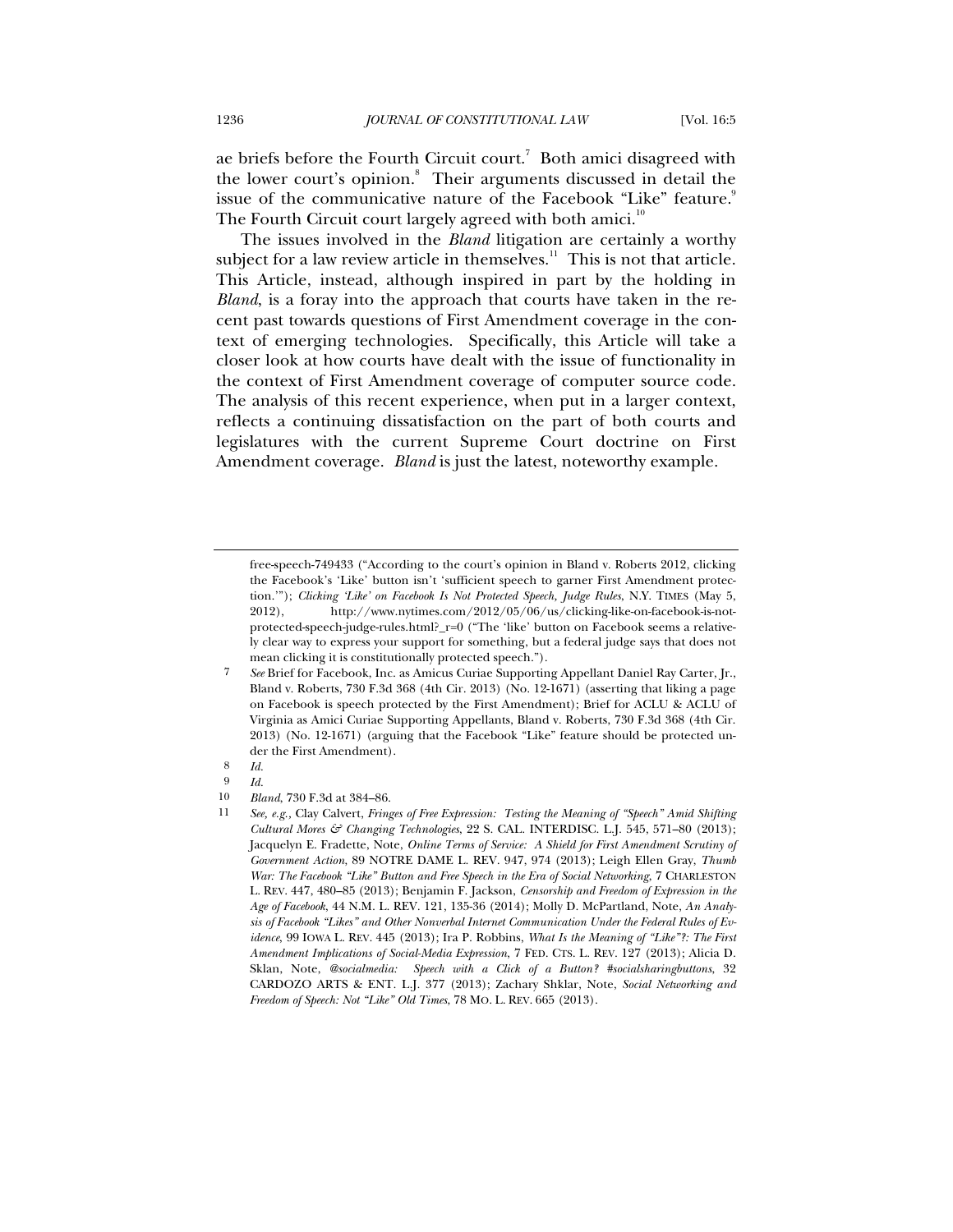The First Amendment, of course, guarantees our freedom of speech.<sup>12</sup> First Amendment coverage, then, refers to the threshold question of whether a particular regulation of human activity triggers analysis under the Free Speech Clause of the Constitution at all. Extending First Amendment coverage over an activity means that "the constitutionality of the conduct's regulation must be determined by reference to First Amendment doctrine and analysis."<sup>13</sup> "If, on the other hand, a particular activity is not covered by the First Amendment, courts need not consult First Amendment doctrine to determine the constitutionality of its regulation."<sup>14</sup> Only after coverage has been established need we engage in First Amendment *protection* analysis.

This second protection inquiry involves the actual application of the pertinent First Amendment scrutiny to the challenged regulation.15 "At this [second] stage, courts should consider the government interest being pursued through regulation and the fit between such ends and the means employed to achieve it." $6$  "To say that an activity is 'protected' by the First Amendment from government regulation means *first* that the activity is covered by the First Amendment and *second* that the regulation attempted by the government is unconstitutional under First Amendment doctrine."<sup>17</sup>

In terms of textual constitutional analysis, the question we seek to answer when we address the preliminary question of *coverage* is whether a particular regulation of human activity falls within the scope of some specific constitutional provision. In the case of the Free Speech Clause, the operative constitutional text is, "Congress shall make no law . . . abridging the freedom of *speech* . . . . <sup>"18</sup> Free

<sup>12</sup> U.S. CONST., amend. I ("Congress shall make no law . . . abridging the freedom of  $<sub>speech</sub> \ldots$ ").</sub>

<sup>13</sup> Robert Post, *Encryption Source Code and the First Amendment*, 15 BERKELEY TECH. L.J. 713, 714 (2000) [hereinafter Post, *Encryption*].

<sup>14</sup> Jorge R. Roig, *Decoding First Amendment Coverage of Computer Source Code in the Age of YouTube, Facebook, and the Arab Spring*, 68 N.Y.U. ANN. SURV. AM. L. 319, 328 (2012).

<sup>15</sup> *Id.* at 330.

<sup>16</sup> *Id.* (citing Boos v. Barry, 485 U.S. 312, 321 (1988) (applying strict scrutiny and requiring "the State to show that the 'regulation is necessary to serve a compelling state interest and that it is narrowly drawn to achieve that end'" (quoting Perry Educ. Ass'n v. Perry Local Educators' Ass'n, 460 U.S. 37, 45 (1983))); *see also* Central Hudson Gas & Elec. Corp. v. Public Serv. Comm'n of N.Y., 447 U.S. 557, 564 (1980) (applying an intermediate level of scrutiny and requiring that the State "assert a substantial interest to be achieved by restrictions on commercial speech" and that "the regulatory technique . . . be in proportion to that interest").

<sup>17</sup> Roig, *supra* note 14, at 328–29.

<sup>18</sup> U.S. CONST., amend. I (emphasis added).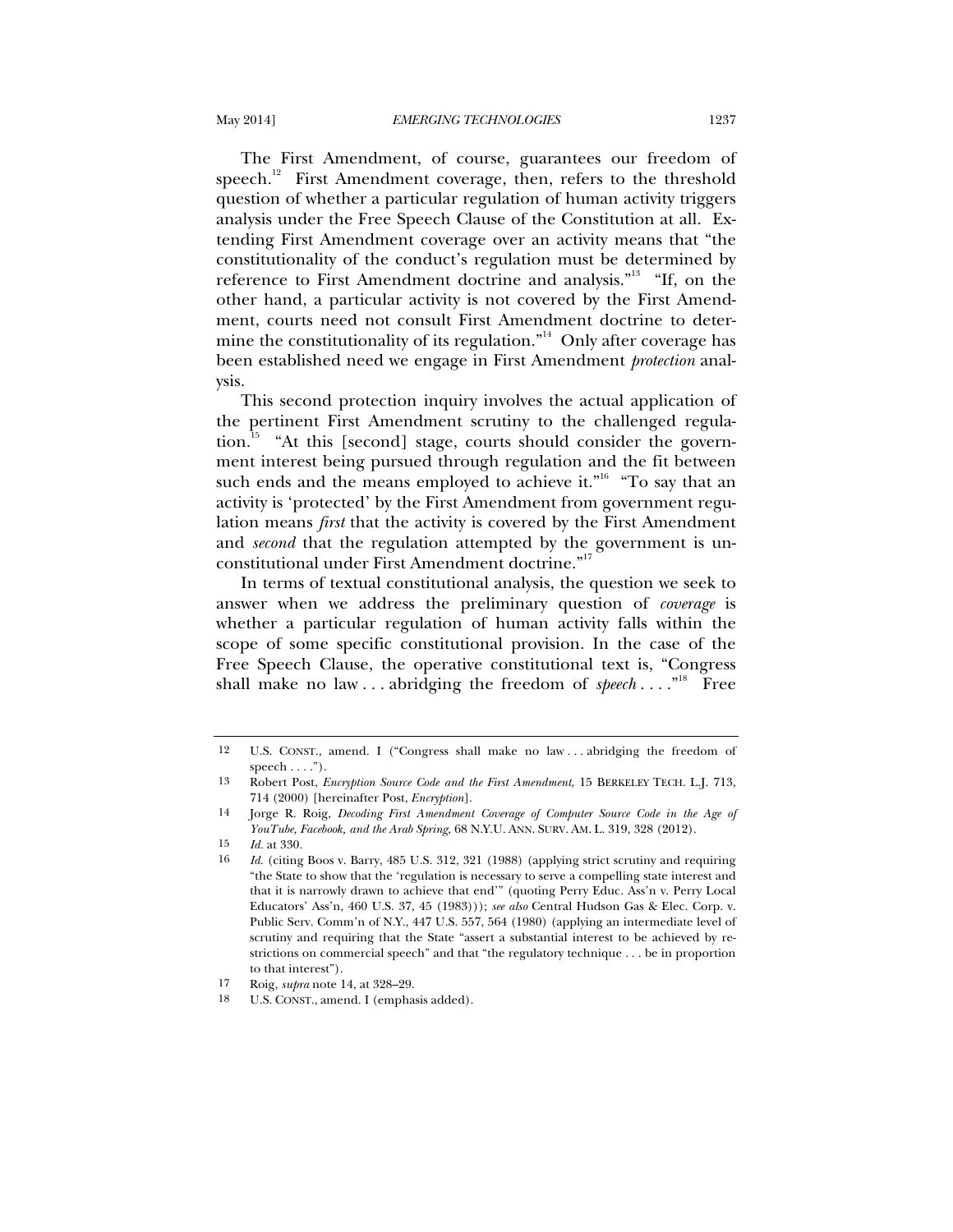Speech Clause coverage, then, turns on how we define the word "speech." The big question is: What is speech?

We can seek to answer this question at several different levels of analysis. First, we could take a doctrinal approach and ask ourselves whether the Supreme Court would find that a particular activity is speech for First Amendment purposes. As part of such an endeavor, of course, it is essential to try to understand and parse out how courts have addressed such questions in the past.

Second, we could engage in a normative discussion of how the Supreme Court *should* resolve any such issues. As part of such a normative approach, we might suggest alternative routes for the doctrine and gauge whether the current precedent is consistent with the best constitutional policy.

Finally, such a normative discussion might expand to consider the bigger picture. In this sense, a conscientious analysis of coverage issues concerning the Free Speech Clause may very well shed light on a larger theory of constitutional coverage. For every individual right guaranteed by the Constitution, similar questions of coverage arise. These questions of coverage have invariably resulted in great controversy. So, for example, much judicial ink has been devoted to determining what constitutes a "search" or a "seizure" for purposes of Fourth Amendment analysis.<sup>19</sup> Similarly, the definition of "property," as the term is used in different parts of the Constitution, has been the subject of much dispute.<sup>20</sup> And many already expect robust litigation over the question of exactly what "arms" are covered by the newly recognized individual right to keep and bear arms under the Second Amendment.<sup>21</sup> Furthermore, the role that emerging and evolving technologies have played, and will continue to play, in defining, rede-

<sup>19</sup> *See, e.g.*, United States v. Jones, 132 S. Ct. 945 (2012) (resolving that the government's installation and prolonged use and monitoring of a Global Positioning System (GPS) tracking device on a suspect's car is a "search" under the Fourth Amendment); Kyllo v. United States, 533 U.S. 27 (2001) (holding that the use of a thermal imaging device from a public vantage point to detect radiation of heat from a suspect's home is a "search" under the Fourth Amendment).

<sup>20</sup> *See, e.g.,* Tom W. Bell, *"Property" in the Constitution: The View From the Third Amendment*, 20 WM. & MARY BILL RTS. J. 1243 (2012) (discussing the multiple and inconsistent meanings assigned to the term "property" throughout the Constitution).

<sup>21</sup> *See* D.C. v. Heller, 554 U.S. 570, 570 (2008) (holding that the Second Amendment protects an individual's right to possess a firearm for purposes of self-defense, after an extensive discussion by the majority and dissenting opinions about the meaning of terms such as "keep and bear arms"); McDonald v. City of Chi., 130 S. Ct. 3020, 3050 (2010) (holding that the Second Amendment right recognized in *Heller* is incorporated by the Due Process Clause of the Fourteenth Amendment and applies to the states).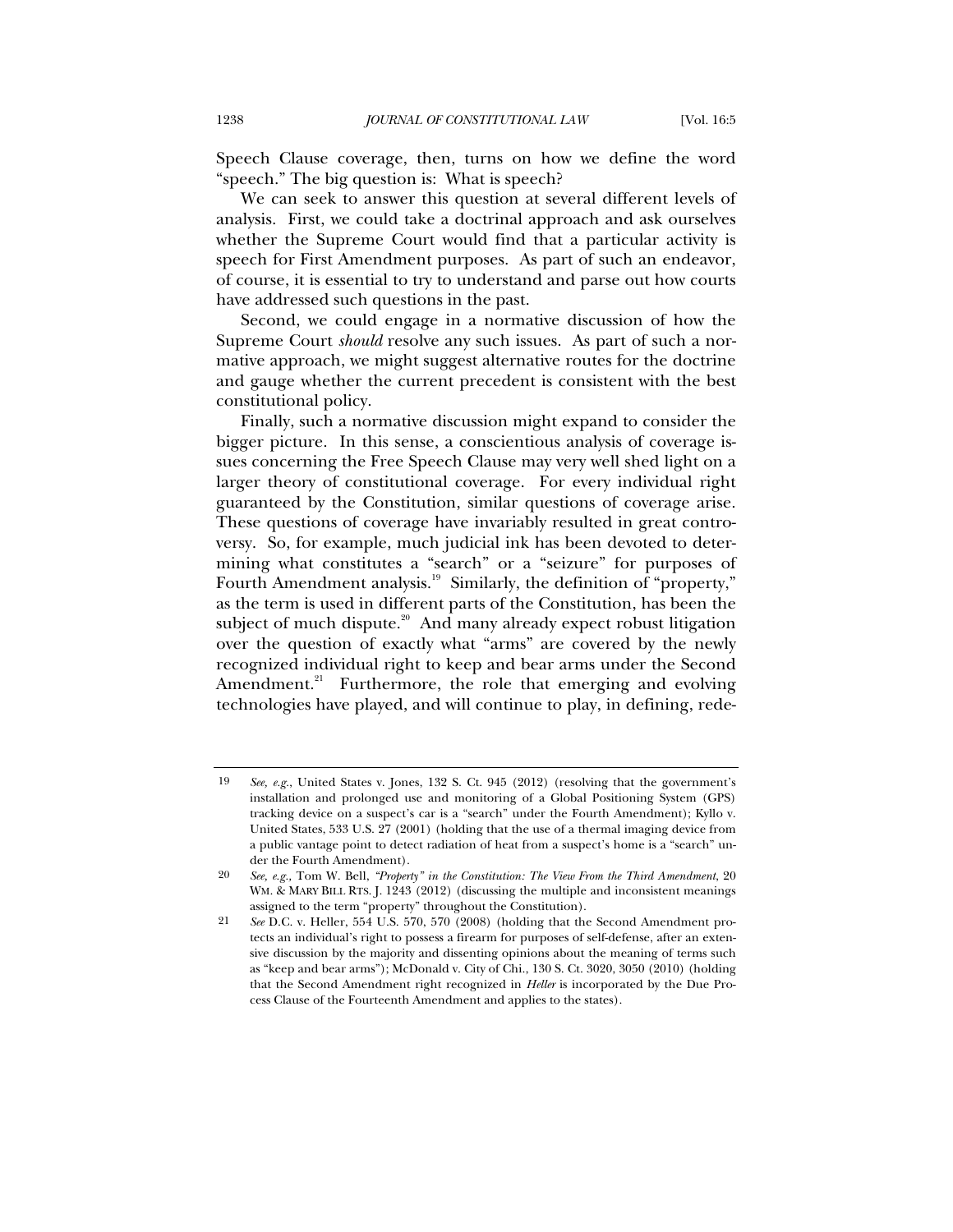fining, and refining these (and many other) individual rights is nothing short of crucial. $^{22}$ 

This Article aims to explore the role that the issue of functionality has played in courts' assessment of First Amendment coverage issues when reviewing regulation of computer source code. It also expects to derive some meaningful normative insights regarding the interplay between such emerging technologies and First Amendment coverage doctrine. Finally, this Article hopes to serve as a stepping stone in a more profound and long-term pursuit of a comprehensive theory of constitutional individual rights coverage issues that might serve us well as the future brings unexpected changes in our society.

## I. STRUGGLING TO FOLLOW THE SUPREME COURT'S LEAD

From a purely doctrinal perspective, to someone familiar with First Amendment doctrine and Facebook, the district court's holding in Bland might come as a bit of a surprise. A relatively straightforward application of current Supreme Court precedent should make it pretty clear that "liking" something on Facebook is an activity whose regulation should trigger at least some level of First Amendment scrutiny. But courts do make mistakes every so often. After all, that is what we have courts of appeal for, right? So, what may be even more surprising is all the hubbub surrounding the opinion. Why is everyone so concerned about this district court's holding?

The concern arises because it is not the first time, and it is likely not the last time, that courts, legislatures and government agencies have had trouble applying First Amendment coverage doctrine to new technologies or new forms of communication. It seems to be a recurring problem.

In *Bland*, the district court was unwilling to recognize any level of First Amendment scrutiny at all in the context of the use of the Facebook "Like" feature during an election campaign.<sup>23</sup> This result should be at least a bit surprising if we briefly consider the application of Supreme Court doctrine in this context. In *Spence v. Washington*, the Supreme Court held that an activity would be deemed communicative enough to merit First Amendment protection if it had "[a]n intent to convey a particularized message" and "in the sur-

<sup>22</sup> *See supra* notes 19 and 21 (referring to the pertinent cases concerning "search and seizure" and "keep and bear arms").

<sup>23</sup> Bland v. Roberts, 857 F. Supp. 2d 599, 603 (E.D. Va. 2012).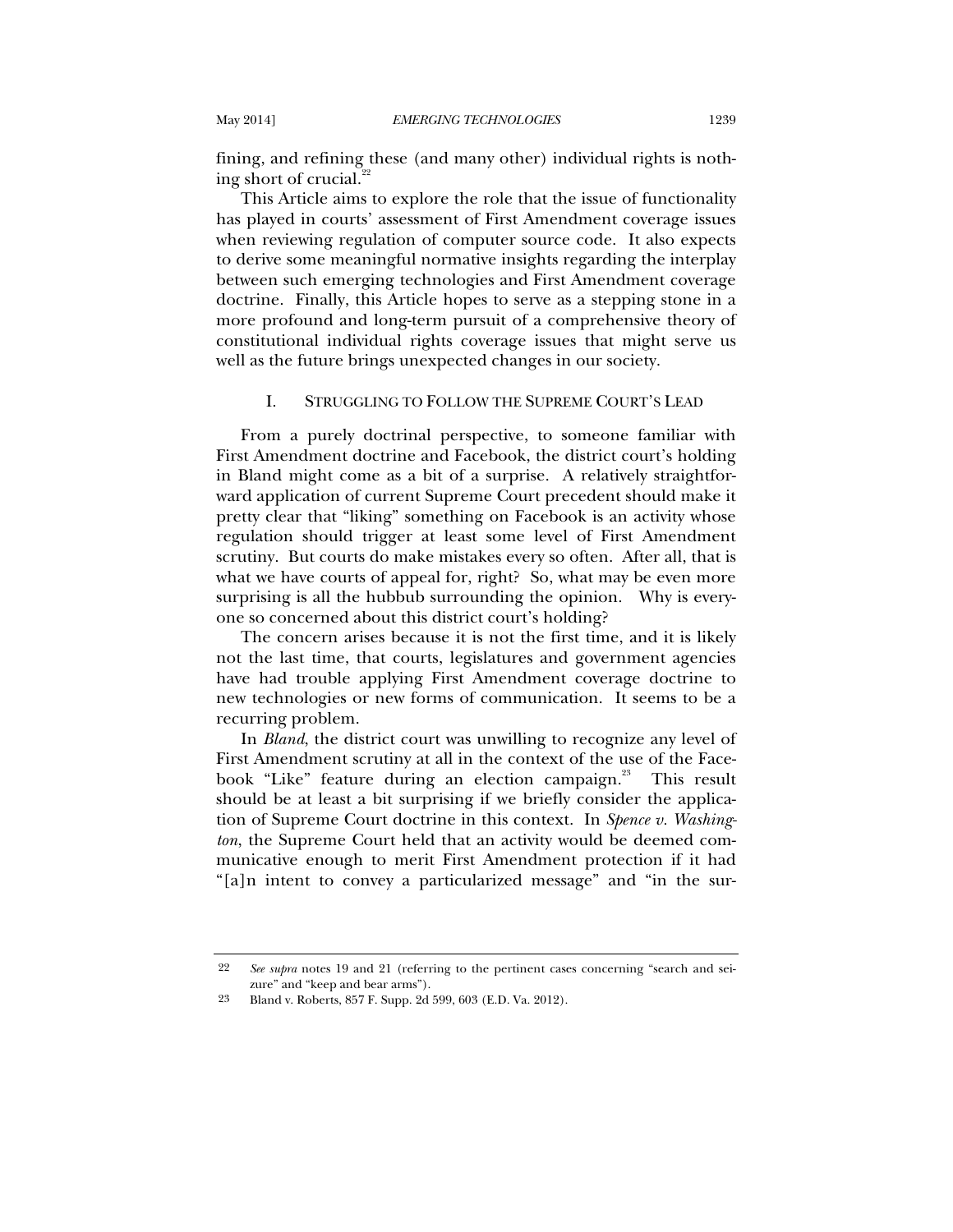rounding circumstances the likelihood was great that the message would be understood by those who viewed it."<sup>24</sup>

The *Spence* test, however, was modified in *Hurley v. Irish-American Gay, Lesbian & Bisexual Group of Boston*. 25

In Hurley, the Court made clear that a particularized message is not required: "a narrow, succinctly articulable message is not a condition of constitutional protection, which if confined to expressions conveying a 'particularized message' would never reach the unquestionably shielded painting of Jackson Pollock, music of Arnold Schoenberg, or Jabberwocky verse of Lewis Carroll."<sup>2</sup>

Furthermore, "[a]ccording to the traditional interpretation of . . . Supreme Court doctrine, the oral or written word is 'pure speech' and is automatically entitled to First Amendment coverage."<sup>27</sup>

Let us very briefly consider the application of the *Spence*-*Hurley* test to the Facebook "Like" feature. In its amicus curiae brief before the Fourth Circuit Court of Appeals, Facebook itself described what happens when a user "likes" something:

The "Like" button on Facebook, represented by a thumbs-up icon, is a way for Users to share information on Facebook. The Like button . . . appears next to many different types of content on Facebook – including brands, politicians, religious organizations, charitable causes, and other entities that have established a presence on Facebook. Many other (that is, non-Facebook) websites have also incorporated Like buttons so that Facebook Users can Like news articles, videos, photos, or other content elsewhere on the Internet.

A Facebook User who Likes content —on or off Facebook —by clicking the Like button makes a connection to that content. By clicking the Like button, a Facebook User generates an announcement known as a "Like story" that is posted to her Profile (now Timeline) page. For example, if Jane Smith Liked the UNICEF Facebook Page, *the statement "Jane Smith likes UNICEF" would appear on her Profile page* along with the title of the Page and an icon selected by the Page's administrator. The Page's title and icon function as an Internet link: another Facebook User who views the User's Profile can click on them and be taken to the Page. If Jane Smith Liked an article on CNN's website about UNICEF's activity in sub-Saharan Africa, the statement "Jane Smith likes this article" would appear with a link to the article. $\frac{3}{2}$ 

<sup>24 418</sup> U.S. 405, 410-11 (1974).<br>25 515 U.S. 557 569 (1995).

<sup>25 515</sup> U.S. 557, 569 (1995).

<sup>26</sup> Roig, *supra* note 14, at 334 (quoting *Hurley*, 515 U.S. at 569 (citation omitted)).<br>27 Roig *subra* note 14, at 331 (quoting Tinker y Des Moines Inden Cmty Sch

<sup>27</sup> Roig, *supra* note 14, at 331 (quoting Tinker v. Des Moines Indep. Cmty. Sch. Dist., 393 U.S. 503, 505–06 (1969) ("'[P]ure speech' . . . , we have repeatedly held, is entitled to comprehensive protection under the First Amendment." (citation omitted))).

<sup>28</sup> Brief for Facebook, Inc. as Amicus Curiae, *supra* note 7 at 5–6 (emphasis added and internal citation and footnote omitted).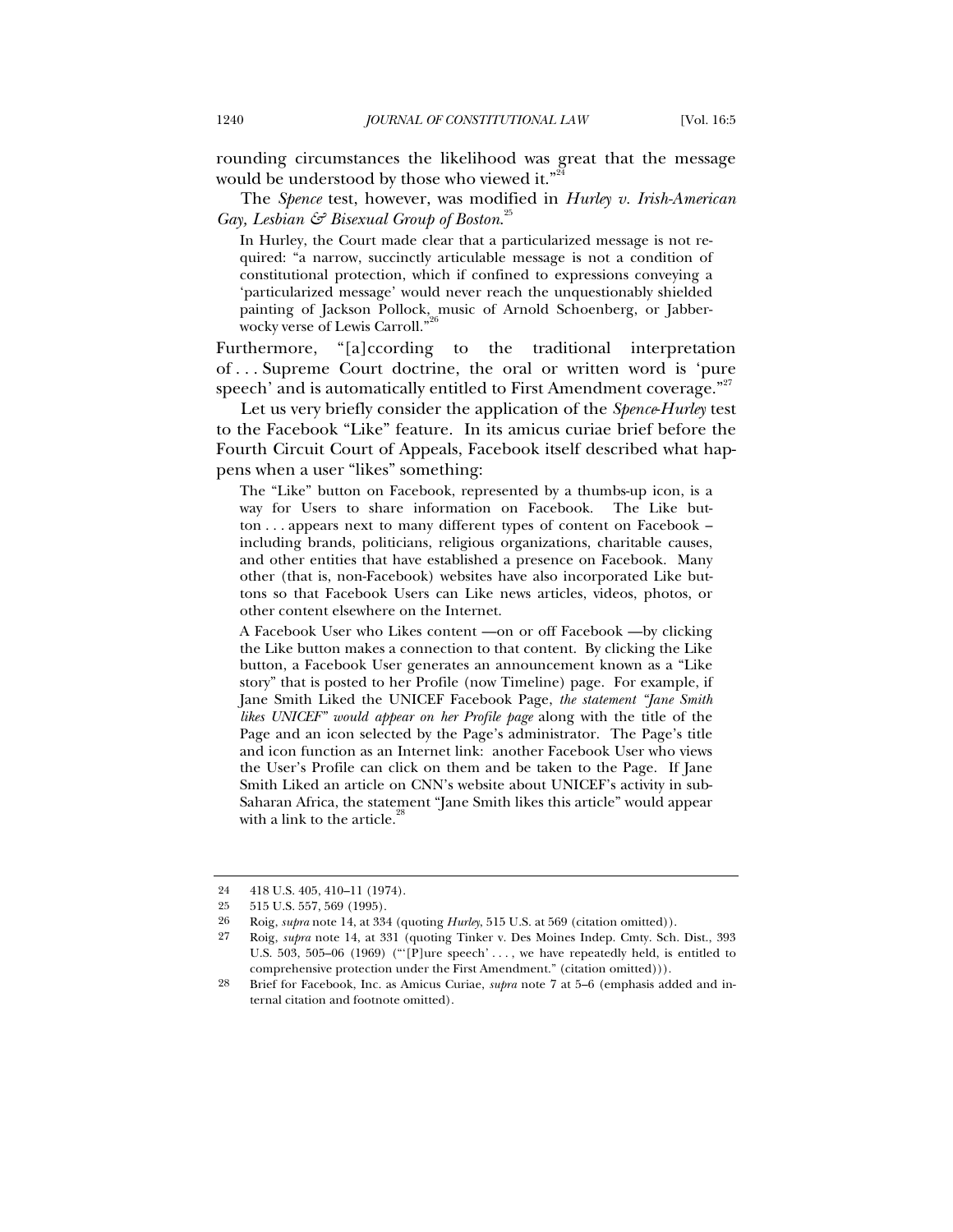From this description, it would seem that the use of the "Like" feature on Facebook would, at least in the ample majority of cases, comply with both requirements of the *Spence*-*Hurley* test.29

First, the operation of the "Like" feature is voluntary. A user chooses to press the "Like" button. $30$  The operation of this feature is not automatic.<sup>31</sup> Hence, it would seem reasonable to presume that users who press the "Like" button have an intent to convey a message: they like a particular post or comment. Furthermore, pressing the "Like" button triggers the portrayal of a thumbs-up symbol next to the post or comment that the user likes. $32$  As explained in the American Civil Liberties Union's amicus brief in *Bland*, the thumbs-up symbol is universally recognized as conveying a message of approval.<sup>33</sup> In addition, the use of the "Like" feature is also commonly understood shorthand in the Facebook community for such approval. $34$  Hence, sufficient social conventions would seem to be present in the context of the use of the "Like" feature on Facebook to convey a relatively clear message that will be understood by those who form part of the Facebook community.<sup>35</sup>

In fact, it would even seem that consideration of the *Spence*-*Hurley* test is unnecessary in this situation. The use of the "Like" feature also triggers the display of a message *in the written word itself* in the form of: "[user] likes [post or comment]." So pressing the "Like" button directly and foreseeably creates a message in "pure speech."

Not surprisingly, the Fourth Circuit court agreed with this analysis and reversed the district court's holding in *Bland*. 36 Nevertheless, it is curious to note that the district court in *Bland* chose not to analyze

<sup>29</sup> *See* Universal City Studios, Inc. v. Corley, 273 F.3d 429, 446-49 (2nd Cir. 2001) (concluding that posting a hyperlink is speech); Fraley v. Facebook, Inc., 830 F. Supp. 2d 785, 804– 05 (N.D. Cal. 2011) (concluding that "liking" things on Facebook is "newsworthy"); T.V. *ex rel.* B.V. v. Smith-Green Cmty. Sch. Corp., 807 F. Supp. 2d 767, 777 (N.D. Ind. 2011) (finding that the posting of photographs to Facebook is protected speech); J.C. *ex rel.*  R.C. v. Beverly Hills Unified Sch. Dist., 711 F. Supp. 2d 1094, 1110 (C.D. Cal. 2010) (ruling that uploading a video to YouTube is speech protected by the First Amendment).

<sup>30</sup> Brief for Facebook, Inc. as Amicus Curiae, *supra* note 7 at 5–6.

<sup>31</sup> *Id.*

<sup>32</sup> *Id.*

<sup>33</sup> Brief for ACLU and ACLU of Virginia as Amici Curiae, *supra* note 7, at 9.

<sup>34</sup> *Id.* (citing *One Minute on Facebook*, TIME, http://www.time.com/time/video/player/0, 32068,711054024001\_2037229,00.html) ("Facebook users understand the meaning of the button – so much so that every sixty seconds, there are over 300,000 'Likes' on Facebook." $\rangle$ 

<sup>35</sup> Facebook has "[m]ore than a billion monthly active users as of December 2013." *Key Facts – Facebook's Latest News, Announcements, and Media Resources,* FACEBOOK, http://newsroom.fb.com/Key-Facts (last visited Apr. 6, 2014).

<sup>36</sup> Bland v. Roberts, 730 F.3d 368, 384–86 (4th Cir. 2013).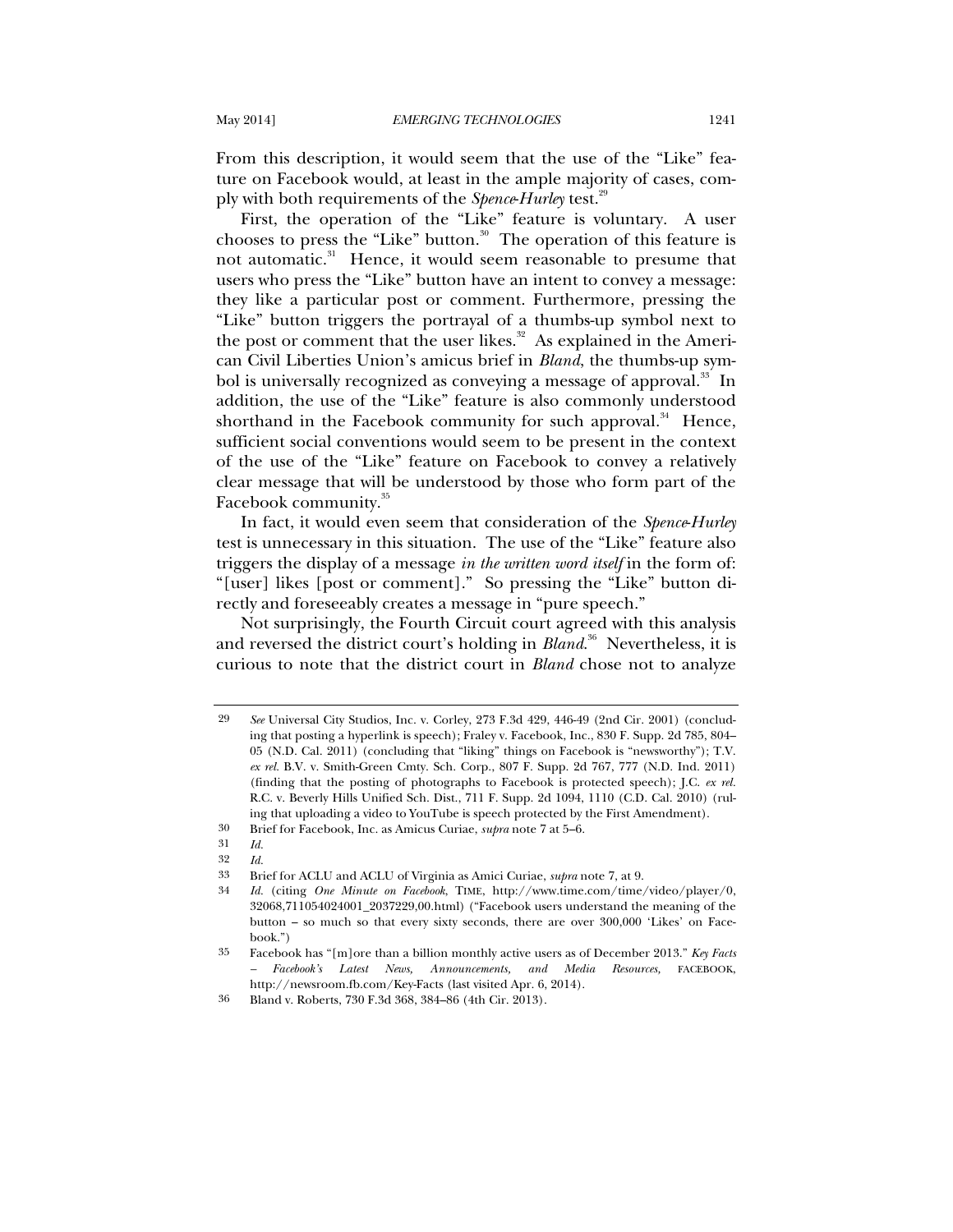the Facebook "Like" feature under the *Spence*-*Hurley* test at all. Instead, it expressed or hinted at other factors that it believed to be relevant to the analysis. But why?

## II. WHY THE STRUGGLE?

The *Spence*-*Hurley* test seems equal to its task: determining whether a particular activity is communicative enough to merit First Amendment coverage. A problem arises, however, because the communicative nature of some particular conduct is not the be-all and end-all of First Amendment coverage analysis. As has previously been pointed out, for example, obscenity, so-called fighting words, threats, and defamatory speech can all be very communicative; nevertheless, they receive only the most limited First Amendment cover- $\rm{age.}^{37}$ 

On the other hand, the regulation of certain activities and things that are not communicative themselves will nevertheless surely trigger First Amendment analysis.

The genre of the cinema . . . encompasses far more than speech acts. It includes materials, like celluloid; functional machines, like projectors; buildings, like movie houses; social organizations, like studios; and so forth. If the state were to prohibit the use of projectors without a license, First Amendment coverage would undoubtedly be triggered. This is not because projectors constitute speech acts, but because they are integral to the forms of interaction that comprise the genre of the cinema.<sup>3</sup>

Pursuant to this line of reasoning, Dan L. Burk describes how the Sixth Circuit Court of Appeals has held that "something as mundane as a newspaper rack might fall into the category of speech-facilitating devices," and trigger First Amendment scrutiny.<sup>39</sup> Similarly, the Su-

<sup>37</sup> *See* Miller v. California, 413 U.S. 15, 23 (1973) ("This much has been categorically settled by the Court, that obscene material is unprotected by the First Amendment."); Watts v. United States, 394 U.S. 705, 707 (1969) ("[A] statute such as this one, which makes criminal a form of pure speech, must be interpreted with the commands of the First Amendment clearly in mind. What is a threat must be distinguished from what is constitutionally protected speech."); N.Y. Times Co. v. Sullivan, 376 U.S. 254, 271 (1964) ("The present advertisement, as an expression of grievance and protest on one of the major public issues of our time, would seem clearly to qualify for the constitutional protection. The question is whether it forfeits that protection by the falsity of some of its factual statements and by its alleged defamation of respondent."); Chaplinsky v. New Hampshire, 315 U.S. 568, 571–72 (1942) ("There are certain well-defined and narrowly limited classes of speech, the prevention and punishment of which have never been thought to raise any Constitutional problem. These include the . . . 'fighting' words—those which by their very utterance inflict injury or tend to incite an immediate breach of the peace.").

<sup>38</sup> Post, *Encryption*, *supra* note 13, at 717.

<sup>39</sup> Dan L. Burk, *Patenting Speech*, 79 TEX. L. REV. 99, 115 (2000) (citing Plain Dealer Publ'g Co. v. City of Lakewood, 794 F.2d 1139, 1143 (6th Cir. 1986) ("The right to distribute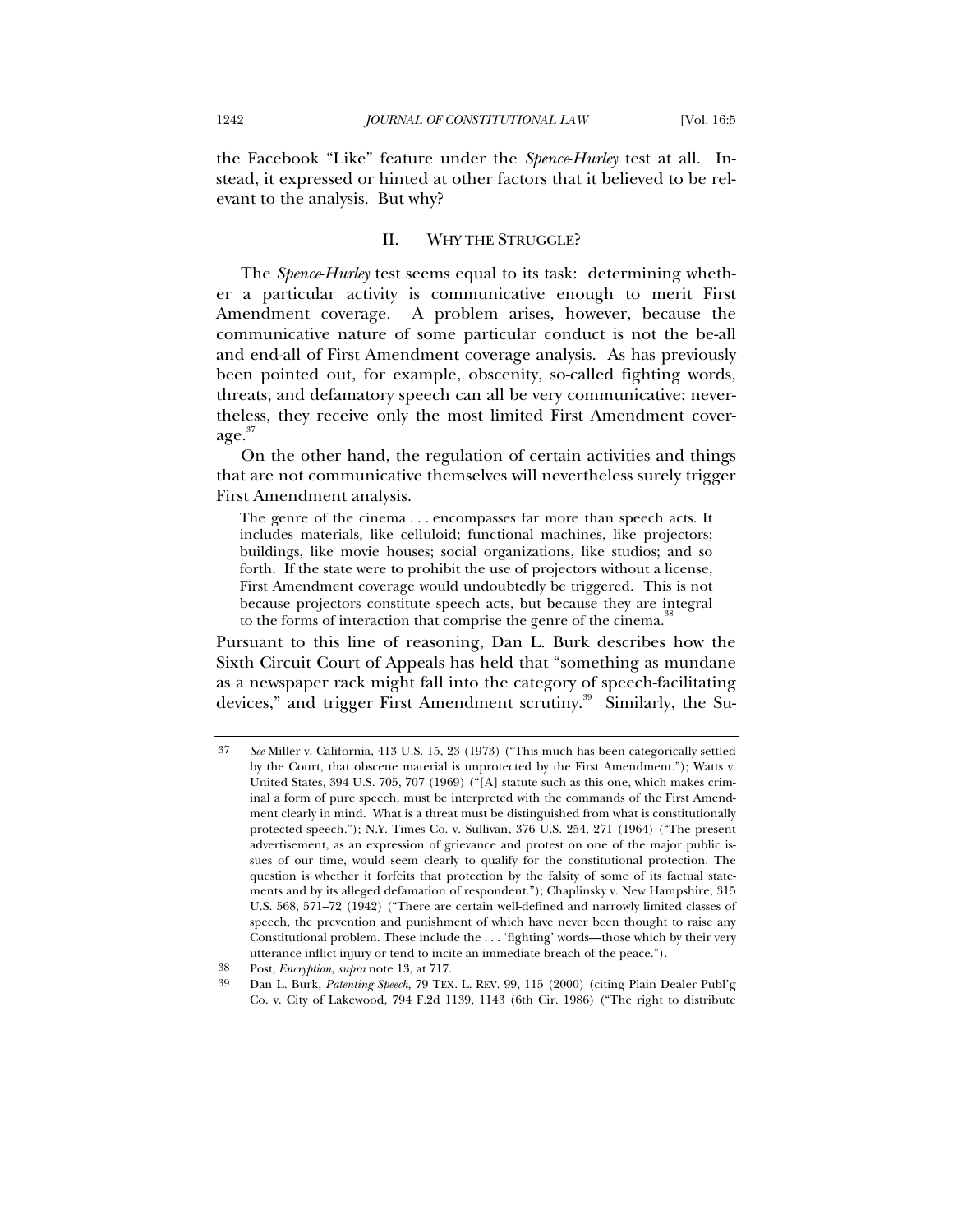preme Court has held that the First Amendment prohibition on prior restraints extends to "expression or *conduct commonly associated with expression*."<sup>40</sup>

When faced with these types of situations, then, the *Spence*-*Hurley* test proves insufficient to fully respond to coverage questions under the First Amendment. Courts and legislatures appear to be struggling with this insufficiency. In response, they have attempted to create additional hurdles to First Amendment coverage as a proxy for eliminating from coverage activities that these courts and legislatures might find inconsistent with their conceptions of what the Free Speech Clause is meant to protect. The lack of transparency in these value-laden decisions, and the tendency of courts and legislatures to depart from clearly established Supreme Court precedent, however, is both troubling and inappropriate.<sup> $41$ </sup> Let us now consider some examples.

### III. IN SEARCH OF ALTERNATIVES

In its struggle with First Amendment coverage doctrine, the district court in *Bland* justified its decision by expressly adopting a more stringent standard than the one laid out by the Supreme Court in *Spence* and in *Hurley*. Furthermore, the parties in *Bland* also made reference to additional potential requirements for First Amendment coverage that the court may have implicitly imposed.

First, the district court in *Bland* argued that the use of the "Like" feature on Facebook was not substantive enough to constitute speech under the First Amendment: "It is the Court's conclusion that merely 'liking' a Facebook page is insufficient speech to merit constitutional protection. . . . Simply liking a Facebook page is insufficient. It is not the kind of substantive statement that has previously warranted constitutional protection."<sup>42</sup> The district court, then, fashioned a brand new "substantiality" or "sufficiency" requirement for First Amendment coverage. Such a requirement, of course, finds no support in Supreme Court precedent. It should be noted, in this sense, that the

newspapers by means of newsracks is protected by the First Amendment . . . ."), *aff'd sub nom.*, City of Lakewood v. Plain Dealer Publ'g Co., 486 U.S. 750 (1988)).

<sup>40</sup> *Lakewood*, 486 U.S. at 760 (1988) (emphasis added).

<sup>41</sup> For this reason, in a previous article, I proposed a multi-step analytical framework for resolving questions of First Amendment coverage. Roig, *supra* note 14, at 331–95. One of the central aspects of this proposed framework is precisely the requirement that courts make a *conscientious and transparent* analysis of whether the activity being considered promotes First Amendment values. *Id.* at 347–95.

<sup>42</sup> Bland v. Roberts, 857 F. Supp. 2d 599, 603–04 (E.D. Va. 2012).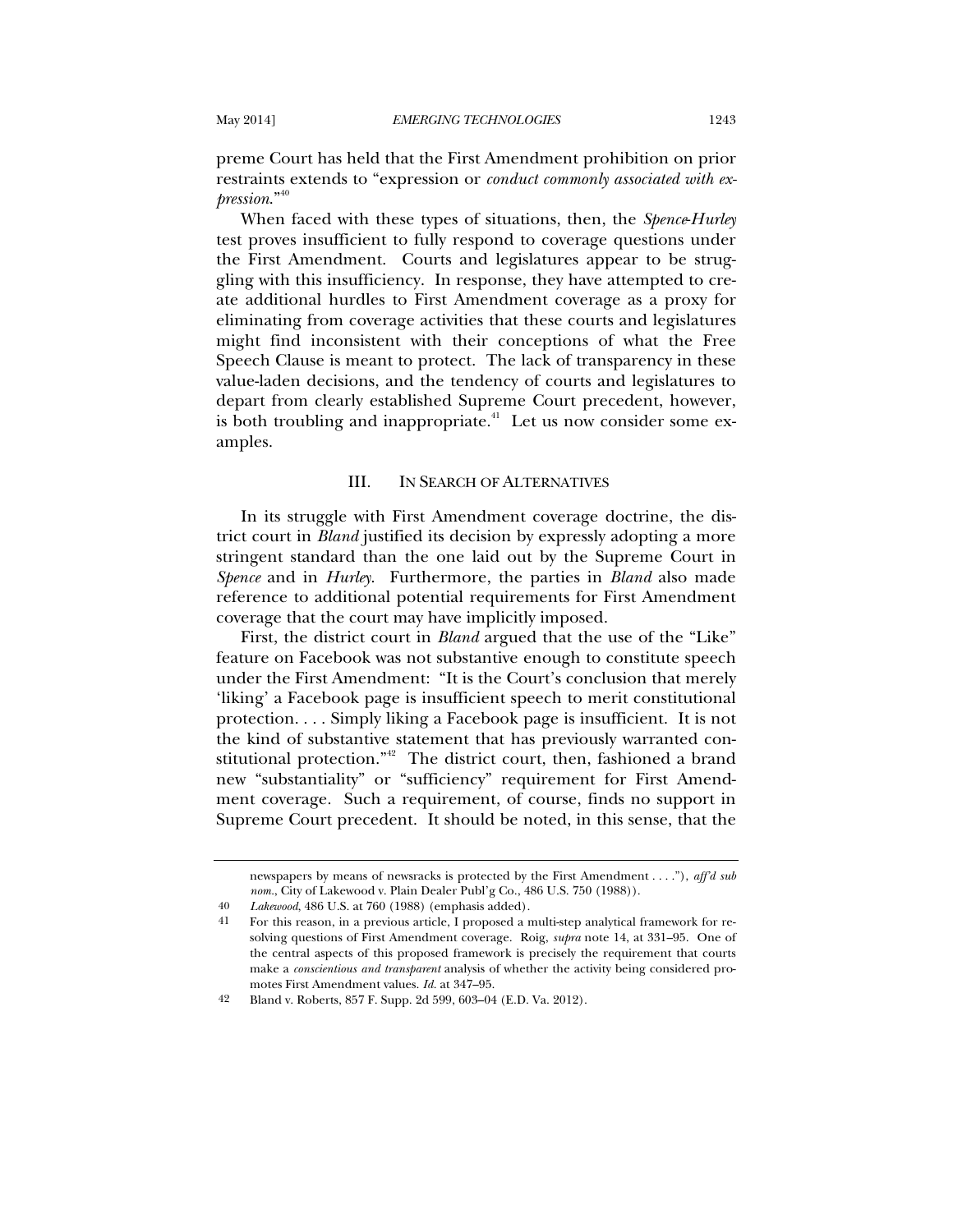Supreme Court has found such simple and arguably unsubstantial conduct as wearing a black armband, $\frac{3}{4}$  wearing a three-word message on a jacket,<sup>44</sup> saluting or refusing to salute a flag,<sup>45</sup> and displaying an American flag upside down with a peace symbol attached<sup>46</sup> as sufficiently communicative to merit First Amendment coverage.

A second argument for limiting First Amendment coverage made in *Bland* is based on the allegedly private nature of the activities on Facebook. The defendant in *Bland* argued that the intended audience was the plaintiff's Facebook friends and not the public because a message posted on Facebook is viewed by the poster's friends only.<sup>47</sup> The defendant, however, was "mistaken as a matter of fact."<sup>48</sup> "Each Facebook User can select who may view aspects of his or her Profile – e.g., Friends, all Facebook Users, or 'the world at large.'"<sup>49</sup> Furthermore, even if the facts were as defendant would have them, the law would not be on his side. "The Supreme Court has held that the First Amendment protects the 'private expression of one's views  $\dots$ ."<sup>50</sup>

49 *Id.*

<sup>43</sup> Tinker v. Des Moines Indep. Cmty. Sch. Dist., 393 U.S. 503, 516 (1969) (Black, J., dissenting) ("[T]he Court concludes that the wearing of armbands is 'symbolic speech' which is 'akin to 'pure speech'' and therefore protected by the First and Fourteenth Amendments.").

<sup>44</sup> Cohen v. California, 403 U.S. 15, 26 (1971) ("[A]bsent a more particularized and compelling reason for its actions, the State may not, consistently with the First and Fourteenth Amendments, make the simple public display here involved of this single four-letter expletive a criminal offense.").

<sup>45</sup> W. Va. State Bd. of Educ. v. Barnette, 319 U.S. 624, 642 (1943) ("We think the action of the local authorities in compelling the flag salute and pledge transcends constitutional limitations on their power and invades the sphere of intellect and spirit which it is the purpose of the First Amendment to our Constitution to reserve from all official control.").

<sup>46</sup> Spence v. Washington, 418 U.S. 405, 410 (1974) ("The Court for decades has recognized the communicative connotations of the use of flags. . . . On this record there can be little doubt that appellant communicated through the use of symbols. The symbolism included not only the flag but also the superimposed peace symbol.").

<sup>47</sup> Brief for Facebook, Inc. as Amicus Curiae, *supra* note 7, at 17 ("A message posted on Facebook by a member is viewed by friends only, not the world at large.").

<sup>48</sup> *Id.*

<sup>50</sup> *Id.* (quoting Givhan v. W. Line Consol. Sch. Dist., 439 U.S. 410, 412–14 (1979) (rejecting the contention that private conversations are beyond the realm of First Amendment protection)); *see also* Rankin v. McPherson, 483 U.S. 378, 392 (1987) (asserting that an employee's comment made in private conversation was protected by the First Amendment and was not sufficient grounds for termination); Love-Lane v. Martin, 355 F.3d 766, 777 (4th Cir. 2004) ("Love-Lane's 'right to protest racial discrimination . . . is not forfeited [because she sometimes chose] a private forum.'" (quoting Connick v. Myers, 461 U.S. 138, 148 n.8 (1982))); Cromer v. Brown, 88 F.3d 1315, 1330 (4th Cir. 1996) ("Cromer's First Amendment right to voice his concern about racial discrimination in his law enforcement agency was clearly established . . . ."); Jackson v. Bair, 851 F.2d 714, 716–17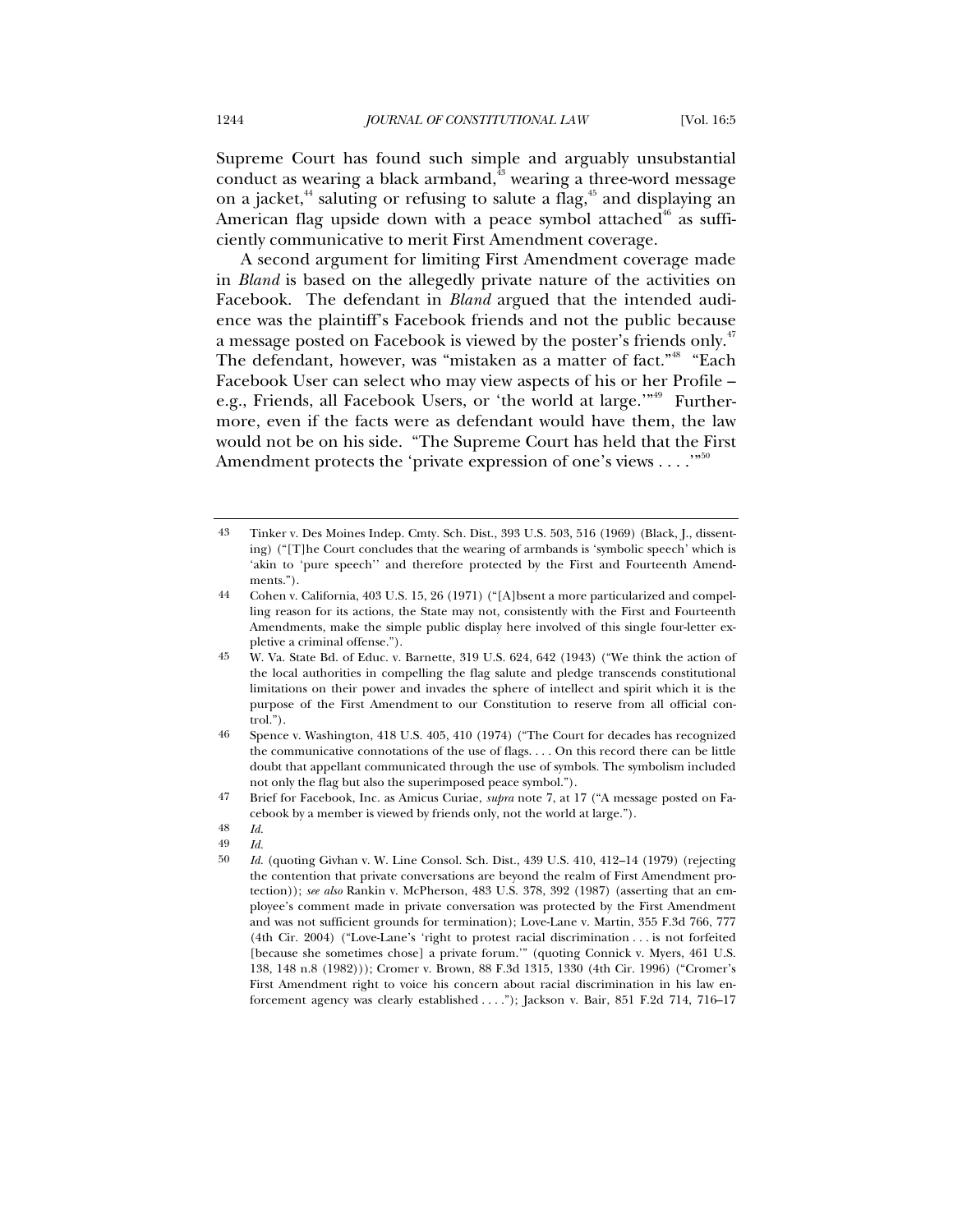Lastly, the district court in *Bland* also tried to justify its refusal to extend First Amendment coverage to what it appeared to believe was a lack of evidence to establish the pertinent intent to convey a particular message: "The Court will not attempt to infer the actual content of Carter's posts from one click of a button on Adams' Facebook page. For the Court to assume that the Plaintiffs made some specific statement without evidence of such statements is improper.<sup>"51</sup> Here, again, the district court appears to have been confused about both the facts and the law. As explained above, there were no mysterious inferences to be made here. Facebook users intentionally press the "Like" button, and are well aware of the myriad consequences of such action. Furthermore, as mentioned before, the Supreme Court in *Hurley* specifically clarified that "a narrow, succinctly articulable message is not a condition of constitutional protection, which if confined to expressions conveying a 'particularized message' would never reach the unquestionably shielded painting of Jackson Pollock, music of Arnold Schoenberg, or Jabberwocky verse of Lewis Carroll."<sup>52</sup> Hence, even if the district court was right on the facts (which it was not), it would still have been wrong on the law.

So the district court in *Bland* struck out. Its three justifications for limiting First Amendment coverage are quite clearly inappropriate. This must make one wonder where the district court's resistance to extend First Amendment coverage truly came from, as Supreme Court doctrine is not the answer. Is the problem here a misunderstanding of that doctrine? Or is it a deeper misunderstanding, or even fear, of a new technology?

Two other recent litigations also exemplify this trend of courts and legislatures attempting to insert new requirements or considerations to First Amendment coverage analysis in the context of emerging technologies. In *United States v. Stevens*, 53 the Supreme Court affirmed the vacatur of a conviction under a federal statute<sup>54</sup> that prohibited depictions of animal cruelty. In this case, the Government was arguing that these depictions of animal cruelty should be defined out of First Amendment coverage altogether.<sup>55</sup> The district court ac-

<sup>(4</sup>th Cir. 1988) (holding that a private lunchtime conversation between employees required "particularized balancing" to determine First Amendment protection).

<sup>51</sup> Bland v. Roberts, 857 F. Supp. 2d 599, 604 (E.D. Va. 2012).

<sup>52</sup> Hurley v. Irish-Am. Gay, Lesbian and Bisexual Grp. of Bos., 515 U.S. 557, 569 (1995) (internal citation omitted).

<sup>53 130</sup> S. Ct. 1577, 1592 (2010).

<sup>54 18</sup> U.S.C. § 48 (2006).

<sup>55</sup> *Stevens*, 130 S. Ct. at 1585 ("The Government argues that 'depictions of animal cruelty' . . . 'lack expressive value,' and may accordingly 'be regulated as *unprotected* speech.'").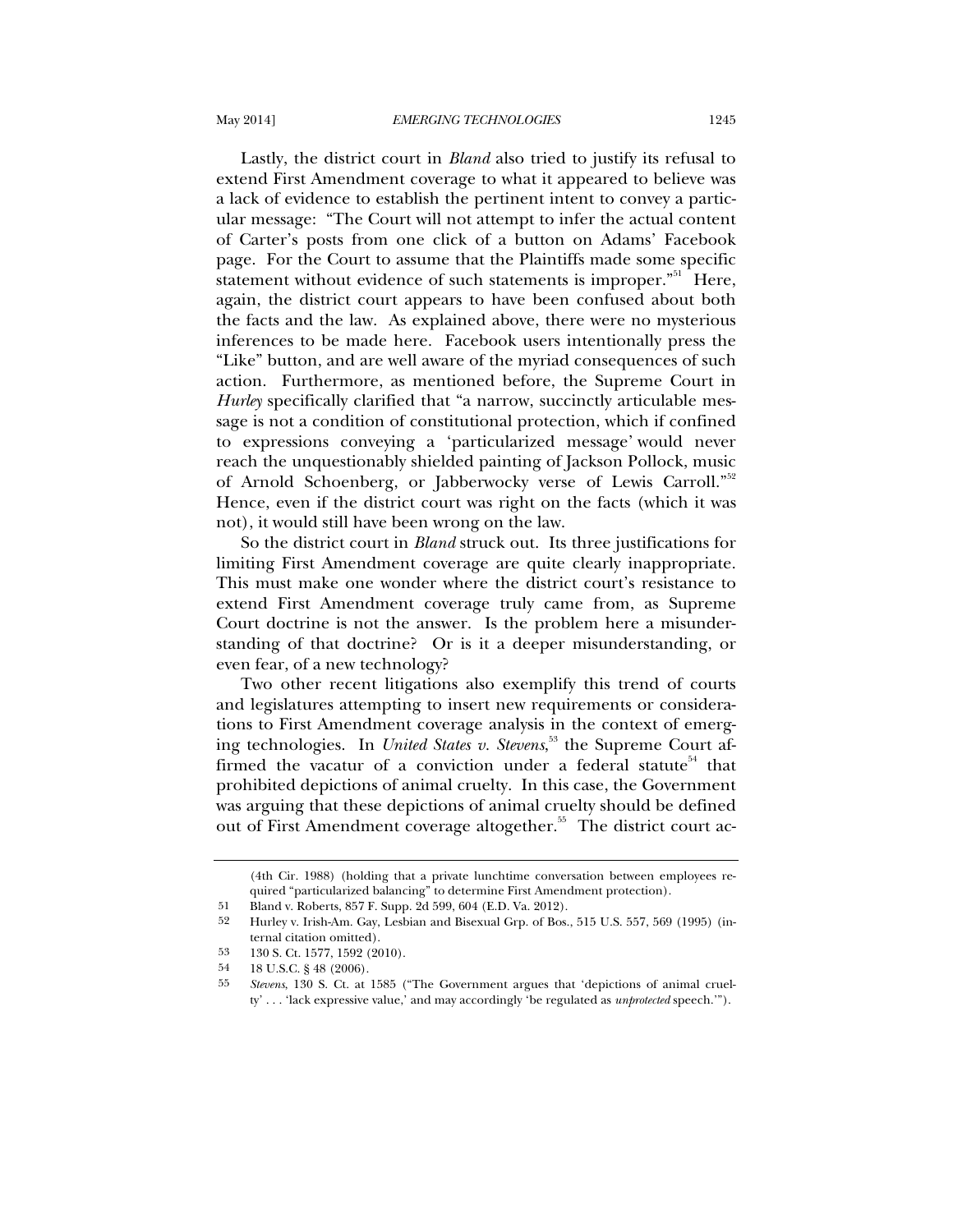cepted the Government's argument and denied the defendant's motion to dismiss the indictment.<sup>56</sup> The Supreme Court, however, refused to create a new category of disfavored speech.<sup>57</sup>

In this situation, it is hard to think that emerging technologies did not play a central role. The Supreme Court described the relevant legislative history: "The legislative background of § 48 focused primarily on the interstate market for 'crush videos.' According to the House Committee Report on the bill, such videos feature the intentional torture and killing of helpless animals, including cats, dogs, monkeys, mice, and hamsters.<sup>358</sup> It is reasonable to imagine that the accelerated proliferation of these types of videos due to the easy transfer of digital data over the Internet is what brought this matter to the forefront of Congress's agenda. In this sense, it should be noted that Congress passed the legislation at issue in 1999, right in the midst of the so-called "Dot-com bubble."59 Although in this case the preoccupation with technological change is not as self-evident as in other cases, again we see Congress and a district court reacting to a change in technology in a manner that threatens to undermine First Amendment coverage doctrine.

In *Brown v. Entertainment Merchants Association*,<sup>60</sup> on the other hand, the State of California was transparent in its concern for the dangers of new technologies. In that case, the Supreme Court faced a challenge to a state law that imposed restrictions and labeling requirements on the sale or rental of violent video games to minors.<sup>61</sup> "California claim[ed] that video games present special problems because they are 'interactive,' in that the player participates in the violent action on screen and determines its outcome." $\overline{62}$  On this basis, the state argued that this type of video games should be withdrawn from First Amendment coverage.<sup>63</sup> Hence, the technological changes that have allowed for a more immersive experience while playing video games provided another tempting opportunity for the expansion

59 *Id.*

<sup>56</sup> *Id.* at 1583 ("The District Court denied the motion. It held that the depictions subject to § 48, like obscenity or child pornography, are categorically unprotected by the First Amendment.").

<sup>57</sup> *Id.* at 1586 (declining to "carve out from the First Amendment any novel exception for § 48").

<sup>58</sup> *Id.* at 1583 (citing H.R. REP. NO. 106-397, p.2 (1999)).

<sup>60 131</sup> S. Ct. 2729 (2011).<br>61 *Id.* at 2739 ("We conside

<sup>61</sup> *Id.* at 2732 ("We consider whether a California law imposing restrictions on violent video games comports with the First Amendment.").

<sup>62</sup> *Id.* at 2737–38.

<sup>63</sup> *Id.* at 2734 (arguing that, like obscenity, violent-speech should not be protected under the First Amendment).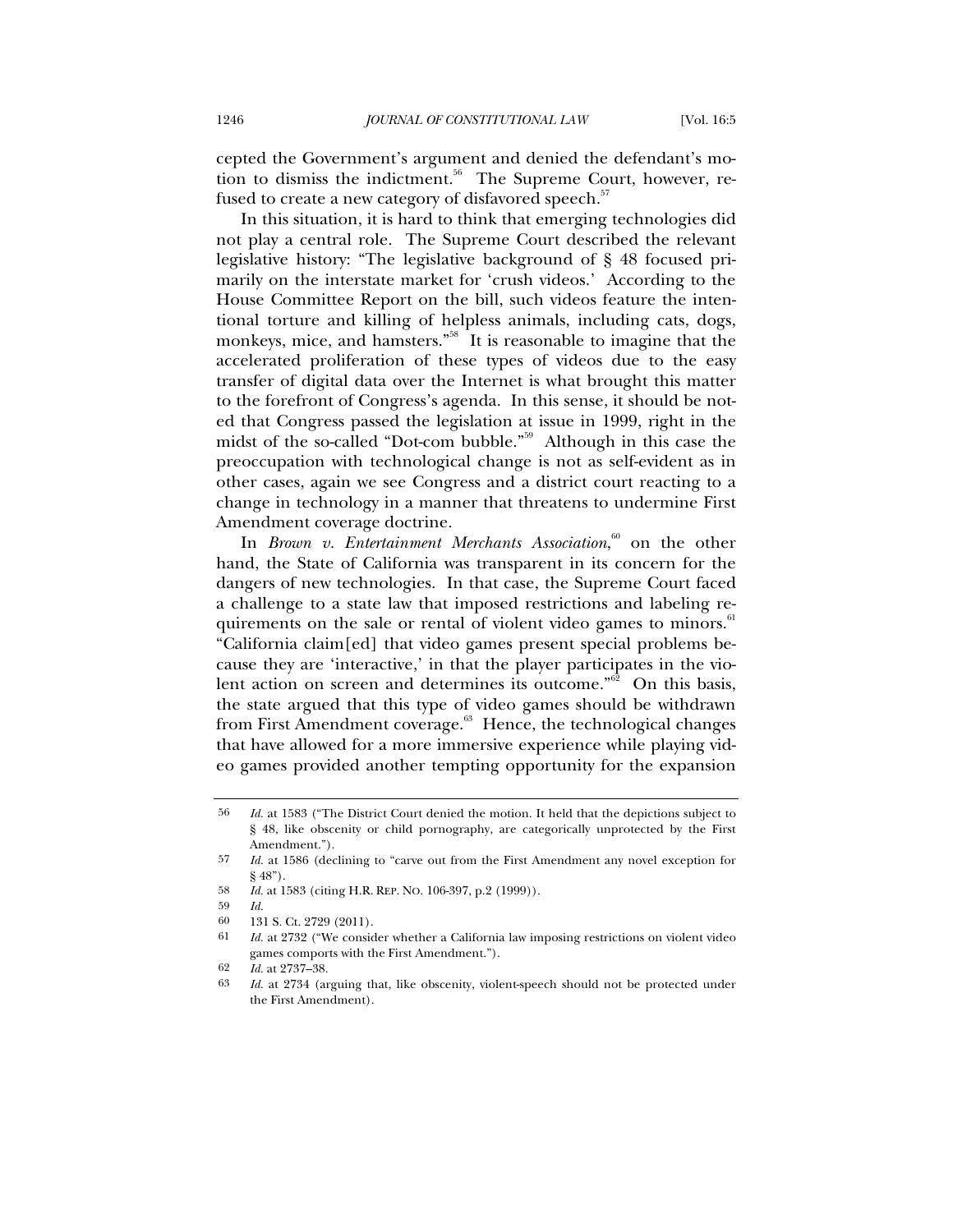of the categories of disfavored speech. The Supreme Court, however, again rebuffed the invitation: "[W]ithout persuasive evidence that a novel restriction on content is part of a long (if heretofore unrecognized) tradition of proscription, a legislature may not revise the 'judgment [of] the American people,' embodied in the First Amendment, 'that the benefits of its restrictions on the Government outweigh the costs."<sup>64</sup>

In all of these situations, lower courts, Congress, or the states have attempted to constrain the reach of the Free Speech Clause in the face of new technologies that threaten particular sensibilities. In their attempts, they have latched on to several different formalistic arguments, seeking to expand the requirements necessary for an activity to merit coverage under the First Amendment. Be it the establishment of a "substantiality" or "sufficiency" requirement, a requirement that speech be public and not private, or a heightened evidentiary showing of intentionality, on the one hand, or the creation of new categories of disfavored speech, on the other, all of these alternative approaches to constraining First Amendment coverage serve as proxies to underlying value judgments being made by these state actors. The Supreme Court has been perceptive in this regard and has rejected the invitations to play along, stating: "new categories of unprotected speech may not be added to the list by a legislature that concludes certain speech is too harmful to be tolerated."<sup>65</sup> "The First Amendment's guarantee of free speech does not extend only to categories of speech that survive an ad hoc balancing of relative social costs and benefits."<sup>66</sup>

However, while the Supreme Court is correct in refusing to go along with this type of completely ad hoc and non-transparent First Amendment analysis, its absolute rejection of a value-based approach to these questions is naïve at best, and disingenuous at worst. If we are to be true to the Constitution, we must face the inevitable value questions underlying these determinations of First Amendment coverage. The Supreme Court is correct in stating that "a legislature may not revise the 'judgment [of] the American people,' embodied in the First Amendment, 'that the benefits of its restrictions on the Government outweigh the costs."<sup>67</sup> However, the Supreme Court's own pronouncements on this issue beg the question: exactly what is that "judgment of the American people embodied in the First

<sup>64</sup> *Id.* at 2734 (quoting United States v. Stevens, 130 S. Ct. 1577, 1585 (2010)).

 $\begin{array}{cc} 65 & Id. \\ 66 & \text{St} \end{array}$ 

<sup>66</sup> *Stevens*, 130 S. Ct. at 1585.

<sup>67</sup> *Brown*, 131 S. Ct. at 2734 (2011) (quoting *Stevens*, 130 S. Ct. at 1585).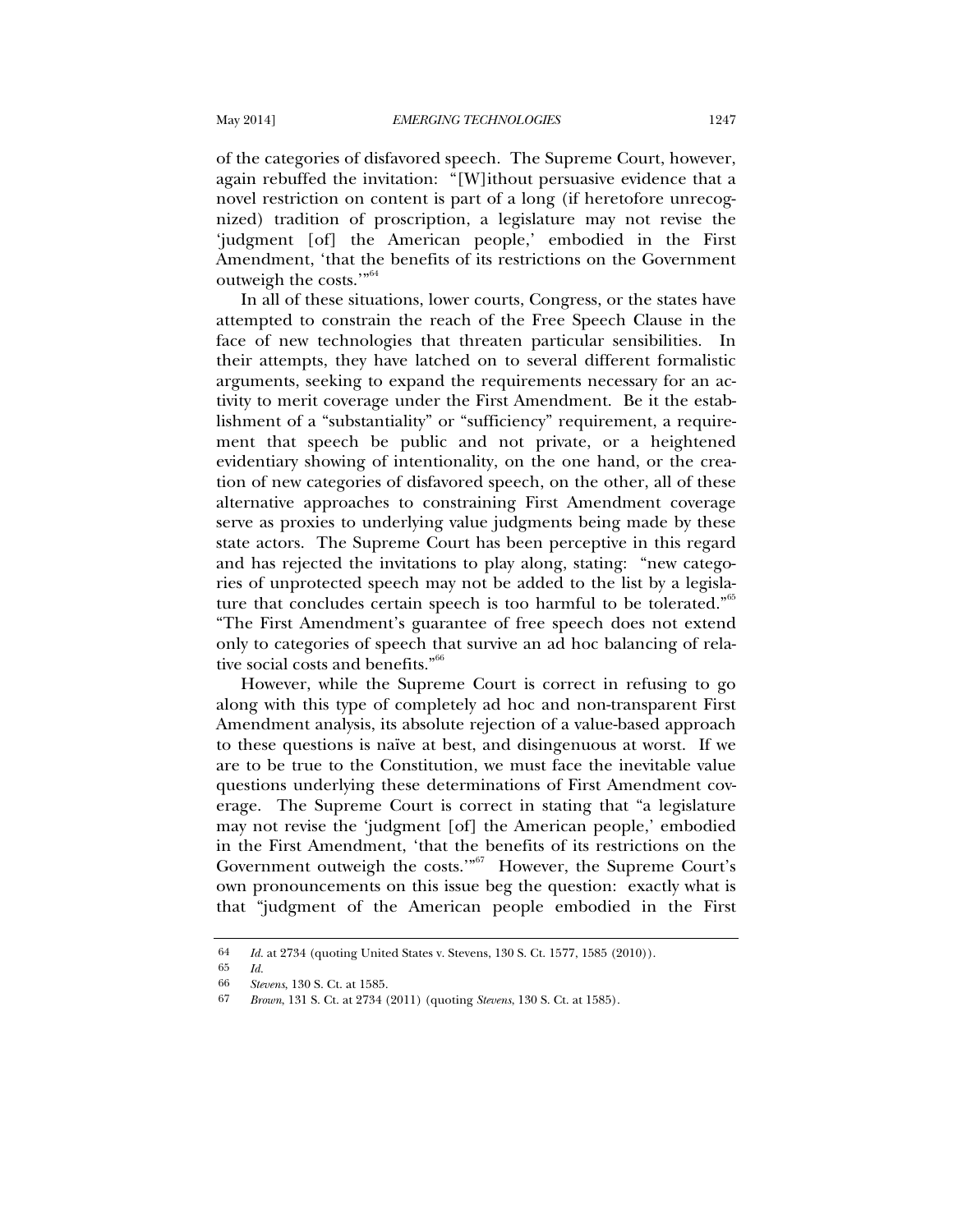Amendment"? Where is the appropriate balance struck between freedom of speech and social costs? Pursuant to Chief Justice John Marshall's legendary admonishment, only the Supreme Court and the judicial department have the final say on what the law is.<sup>68</sup> One can only hope that the Supreme Court will engage in a conscientious and transparent debate regarding the values underlying the First Amendment when it engages in such a crucial and delicate balancing act.

## IV. THE CASE OF FUNCTIONAL SPEECH

In the recent past, a similar situation to the ones discussed above arose when courts faced the question of whether computer source code should be considered speech under the First Amendment. On that occasion, the new arena of debate was the functional nature of computer source code.

Much of the disagreement with respect to the First Amendment coverage of source code centered on the question of how coverage is affected by source code's functional characteristics; in other words, by the mere fact that source code can be translated and fed into a computer to have it perform a series of tasks. This disagreement was played out in a series of important litigations some years ago. $69$  Let us now look at some of those cases in more detail.

<sup>68</sup> Marbury v. Madison, 5 U.S. (1 Cranch) 137, 177 (1803) ("It is emphatically the province and duty of the judicial department to say what the law is.").

<sup>69</sup> *See* DVD Copy Control Ass'n, Inc. v. Bunner, 75 P.3d 1, 10 (Cal. 2003) ("[W]e must first determine whether restrictions on the dissemination of computer codes . . . are subject to scrutiny under the First Amendment. We conclude they are."); Universal City Studios, Inc. v. Reimerdes, 82 F. Supp. 2d 211, 222 (S.D.N.Y. 2000) ("Executable computer code of the type at issue in this case does little to further traditional First Amendment interests."); Universal City Studios, Inc. v. Reimerdes, 111 F. Supp. 2d 294, 304 (S.D.N.Y. 2000) ("Computer code is expressive. To that extent, it is a matter of First Amendment concern. But computer code is not purely expressive . . . . Its expressive element no more immunizes its functional aspects from regulation than the expressive motives of an assassin immunize the assassin action."), *aff'd sub nom.* Universal City Studios, Inc. v. Corley, 273 F.3d 429, 449 (2nd Cir. 2001); Junger v. Daley (*Junger I*), 8 F. Supp. 2d 708, 712 (N.D. Ohio 1998), *rev'd*, Junger v. Daley (*Junger II*) 209 F.3d 481, 485 (6th Cir. 2000) ("The functional capabilities of source code, and particularly those of encryption source code, should be considered when analyzing the government interest in regulating the exchange of this form of speech."); Bernstein v. U.S. Dep't of State (*Bernstein I*), 922 F. Supp. 1426, 1435 (N.D. Cal. 1996) (holding that expression of ideas translated into machine-readable code may still be speech under the First Amendment even though it is purely functional), *aff'd sub nom.* Bernstein v. U.S. Dep't of Justice (*Bernstein II*), 176 F.3d 1132 (9th Cir. 1999), *reh'g granted, opinion withdrawn*, Bernstein v. U.S. Dep't of Justice (*Bernstein III)*, 192 F.3d 1308 (9th Cir. 1999); Karn v. U.S. Dep't of State, 925 F. Supp. 1, 3 (D.D.C. 1996) ("[T]he plaintiff alleges that the defendants' regulation of the diskette violates the plaintiff's First Amendment right to freedom of speech . . . . Upon consideration of the fil-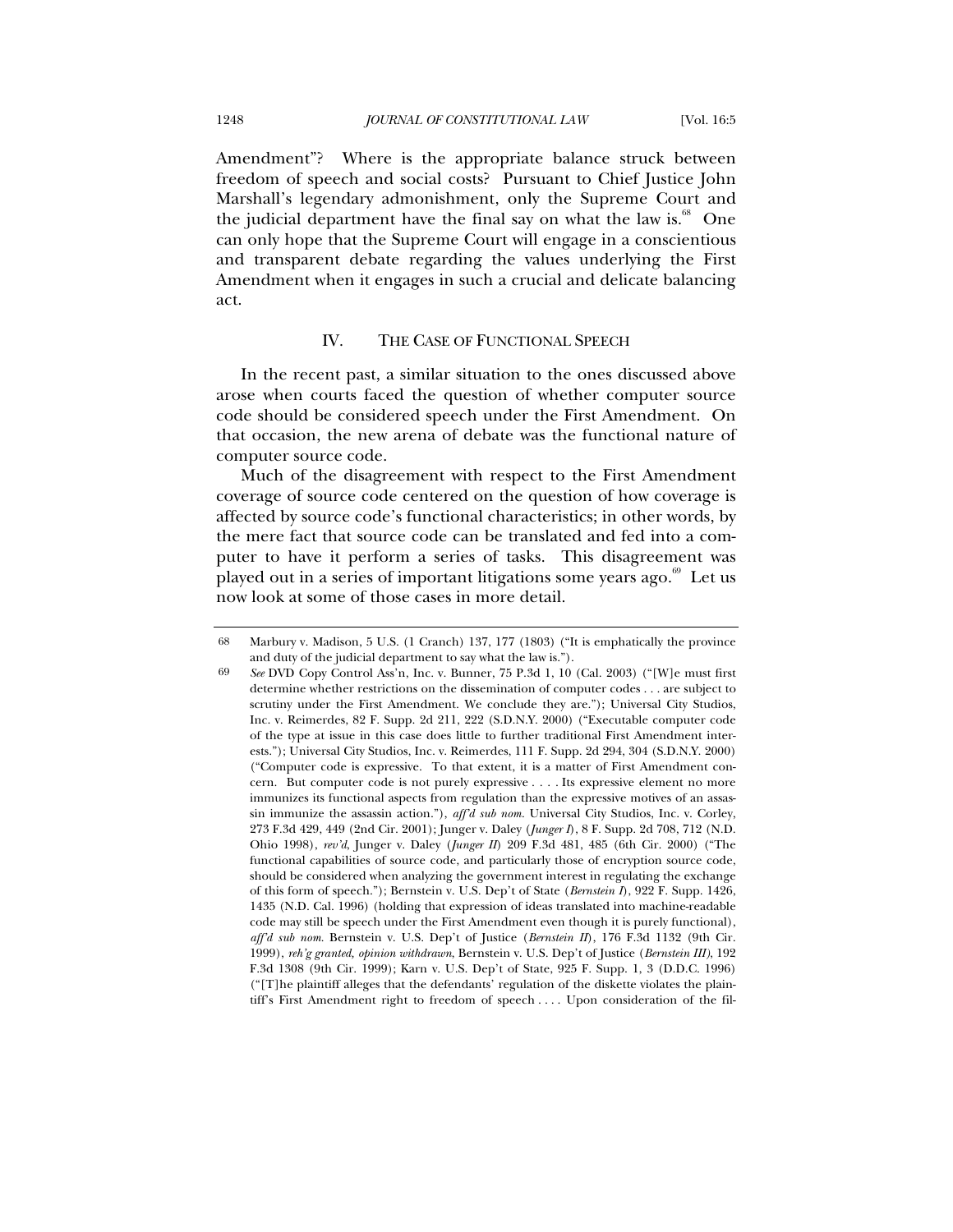### *A. Instructions, Manuals and DIYs*

The trial court in *Bernstein I* concluded that "the functionality of a language does not make it any less like speech."<sup>70</sup> This holding was affirmed in *Bernstein II* by the Ninth Circuit court: "[W]e reject the notion that the admixture of functionality necessarily puts expression beyond the protections of the Constitution."<sup>71</sup>

The *Bernstein I* court analogized source code to "[i]nstructions, do-it-yourself manuals, recipes, [and] even technical information about hydrogen bomb construction," which "are often purely functional," yet "are also speech."<sup>72</sup> The court here was referring to a series of cases that have held that publishers cannot be held liable for the use of information in publications such as instruction manuals and cookbooks.<sup>73</sup> Some of these cases, however, are not really First

72 *Bernstein I*, 922 F. Supp. at 1435 (citing United States v. The Progressive, Inc., 467 F. Supp. 990 (W.D. Wis. 1979)).

ings . . . the Court shall grant the defendant's Motion for Summary Judgment with respect to the plaintiff's First . . . Amendment claims.").

<sup>70</sup> *Bernstein I*, 922 F. Supp. at 1435 *aff'd*, *Bernstein II*, 176 F.3d 1132, *reh'g granted and opinion withdrawn*, *Bernstein III*, 192 F.3d 1308.

<sup>71</sup> *Bernstein II*, 176 F.3d at 1142. This opinion, however, was then withdrawn and a rehearing en banc was granted. *Bernstein III*, 192 F.3d 1308. The rehearing en banc never occurred due to the amendment of the encryption regulations at issue in the case, which deprived the plaintiff of standing. Bernstein v. U.S. Dep't of Commerce (*Bernstein IV*), No. C 95- 0582 MHP, 2004 WL 838163, at \*2 n.2 (N.D. Cal. 2004) ("In January 2000, defendants added 14 C.F.R. section 740.13(e) to the Federal Register, which allows the DOC to exempt 'publicly available' encryption source code from license requirements. Plaintiff amended his complaint in January 2002, alleging that the changed regulations still amounted to a prior restraint under the First Amendment. The defendants brought a motion for summary judgment on the amended complaint on the grounds that he lacked the requisite standing, which this court granted on July 28, 2003."). *See also* Ryan Christopher Fox, Comment, *Old Law and New Technology: The Problem of Computer Code and the First Amendment*, 49 UCLA L. REV. 871, 887–88 (2002) ("On January 14, 2000, however, the state of the law changed. The Encryption Administration Regulations were revised to allow U.S. companies to 'have new opportunities to sell their products in the global marketplace.' Among other changes, the revisions decontrol encryption software up to and including sixty-four bits, and allow unrestricted encryption source code to be released without review, provided that the code is not 'subject to an express agreement for payment of a licensing fee or royalty.' The regulations were presumably modified this way in order to support the 'open source' approach to software development. The revised regulations also provided for a number of other allowances that eased review of exports in other situations." (quoting Revisions to Encryption Items, 65 Fed. Reg. 2492, 2492 (Jan. 14, 2000) (codified at 15 C.F.R. pts. 734, 740, 742, 770, 772, 774))).

<sup>73</sup> *See, e.g.*, Winter v. G.P. Putnam's Sons, 938 F.2d 1033, 1034 (9th Cir. 1991) (holding that the publisher of a book about mushrooms was not liable to enthusiasts who were poisoned by eating mushrooms erroneously identified through use of the book because the book's contents were not products for the purposes of product liability law); Walter v. Bauer, 439 N.Y.S.2d 821, 822–23 (N.Y. Sup. Ct. 1981) (holding in a case in which a student was injured while doing a science project described in textbook that the book was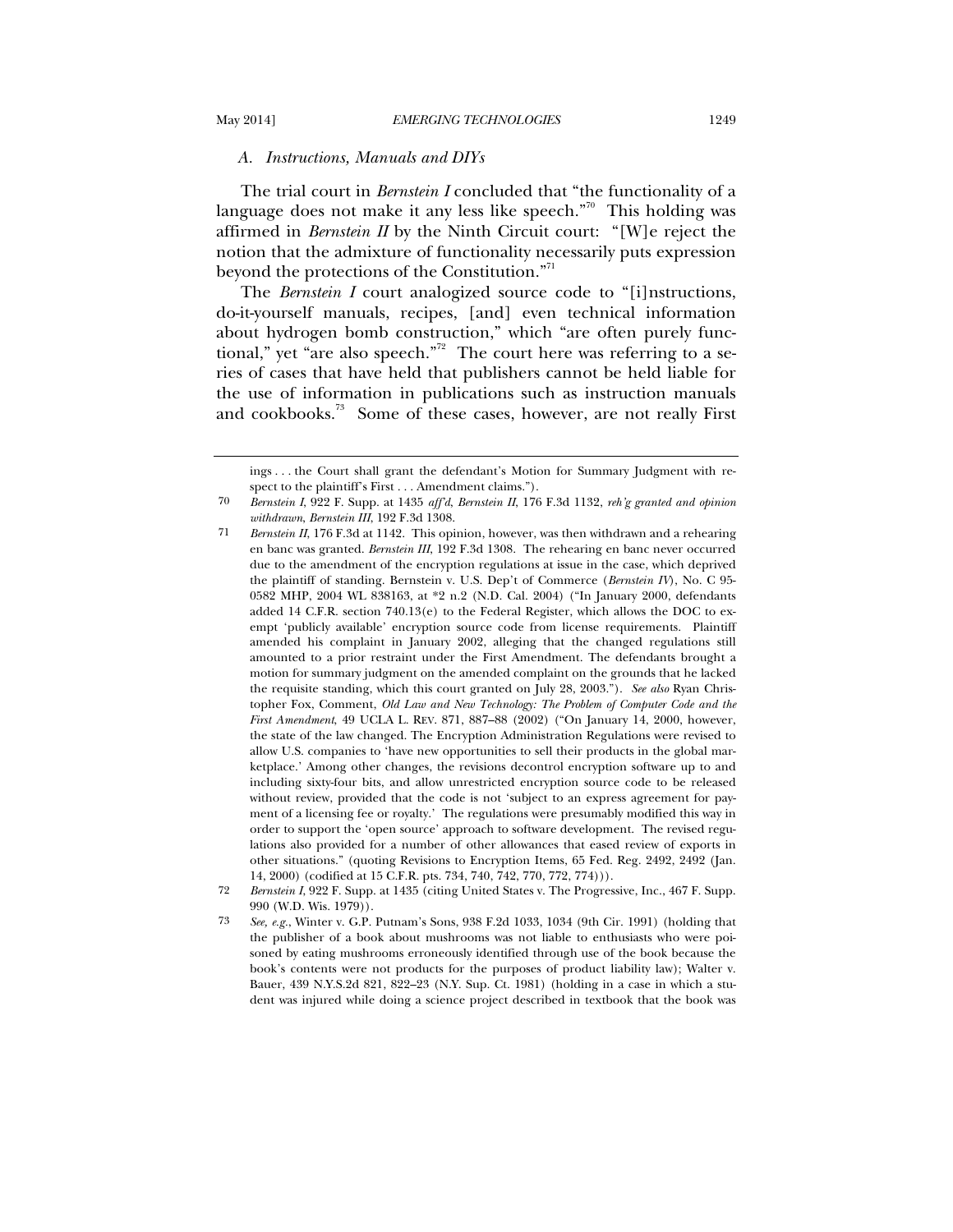Amendment cases. Most of them are products liability cases, and the question being decided is whether the book's contents constitute a product for purposes of products liability law.

However, the holdings in some of these cases are based on First Amendment concerns.<sup>74</sup> In *Winter v. G.P. Putnam's Sons*, for example, the court said, "Were we tempted to create this duty, the gentle tug of the First Amendment and the values embodied therein would remind us of the social costs."75 And in *Walter v. Bauer*, the court reasoned: "the danger of plaintiff's proposed theory is the chilling effect it would have on the First Amendment—Freedoms of Speech and Press."76

None of these cases, however, decisively held that the "instructions" are covered by the First Amendment or told us why. Maybe the courts in these cases would not have extended strict products liability even had they found that the instruction manuals at issue were not speech for First Amendment purposes. The answer is just not clear from the opinions. So these cases are not that helpful to our analysis. Nonetheless, it can be argued that if the courts wanted to make an exception to First Amendment coverage that was justified by the functionality of these types of speech, they would have done so in these cases. Furthermore, the courts seemed to take for granted the idea that the First Amendment covers these books.

But there is, nonetheless, a group of cases that decisively held that the First Amendment covers instruction manuals and "how-to" books

not a product for the purposes of products liability law), *modified*, 451 N.Y.S.2d 533 (1982); Way v. Boy Scouts of Am., 856 S.W.2d 230, 239 (Tex. App. 1993) (holding that "the ideas, thoughts, words, and information conveyed by the magazine and the shooting sports supplement [were] not products"); Lewin v. McCreight, 655 F. Supp. 282, 284 (E.D. Mich. 1987) (holding no products liability for a publisher for injury resulting to plaintiffs from an explosion while mixing a mordant according to a book on metalsmithing); Cardozo v. True, 342 So.2d 1053, 1057 (Fla. Dist. Ct. App. 1977) (holding that implied warranty on a cookbook did not extend liability to the seller for the material communicated by the book); Roman v. City of N.Y., 442 N.Y.S.2d 945, 948 (N.Y. Sup. Ct. 1981) (declining to hold Planned Parenthood liable for a misstatement in a pamphlet about contraceptives); MacKown v. Ill. Publ'g & Printing Co., 6 N.E.2d 526, 530 (Ill. App. Ct. 1937) (holding that the publisher was not liable for injury caused by a dandruff remedy formula recommended in a printed newspaper).

<sup>74</sup> *See also* Jones v. J.B. Lippincott Co., 694 F. Supp. 1216, 1217–18 (D. Md. 1988) (reasoning that to extend liability to a publisher of a medical textbook for injury resulting from a remedy described therein "could chill expression and publication which is inconsistent with fundamental free speech principles"); Birmingham v. Fodor's Travel Publ'ns, Inc., 833 P.2d 70, 75–79 (Haw. 1992) (declining to extend liability to the publisher of a travel guide for injury sustained by a reader and quoting extensively from a First Amendment case, Alm v. Van Nostrand Reinhold Co., Inc., 480 N.E.2d 1263 (1985)).

<sup>75 938</sup> F.2d at 1037.<br>76 439 N Y S 2d at 8

<sup>439</sup> N.Y.S.2d at 823.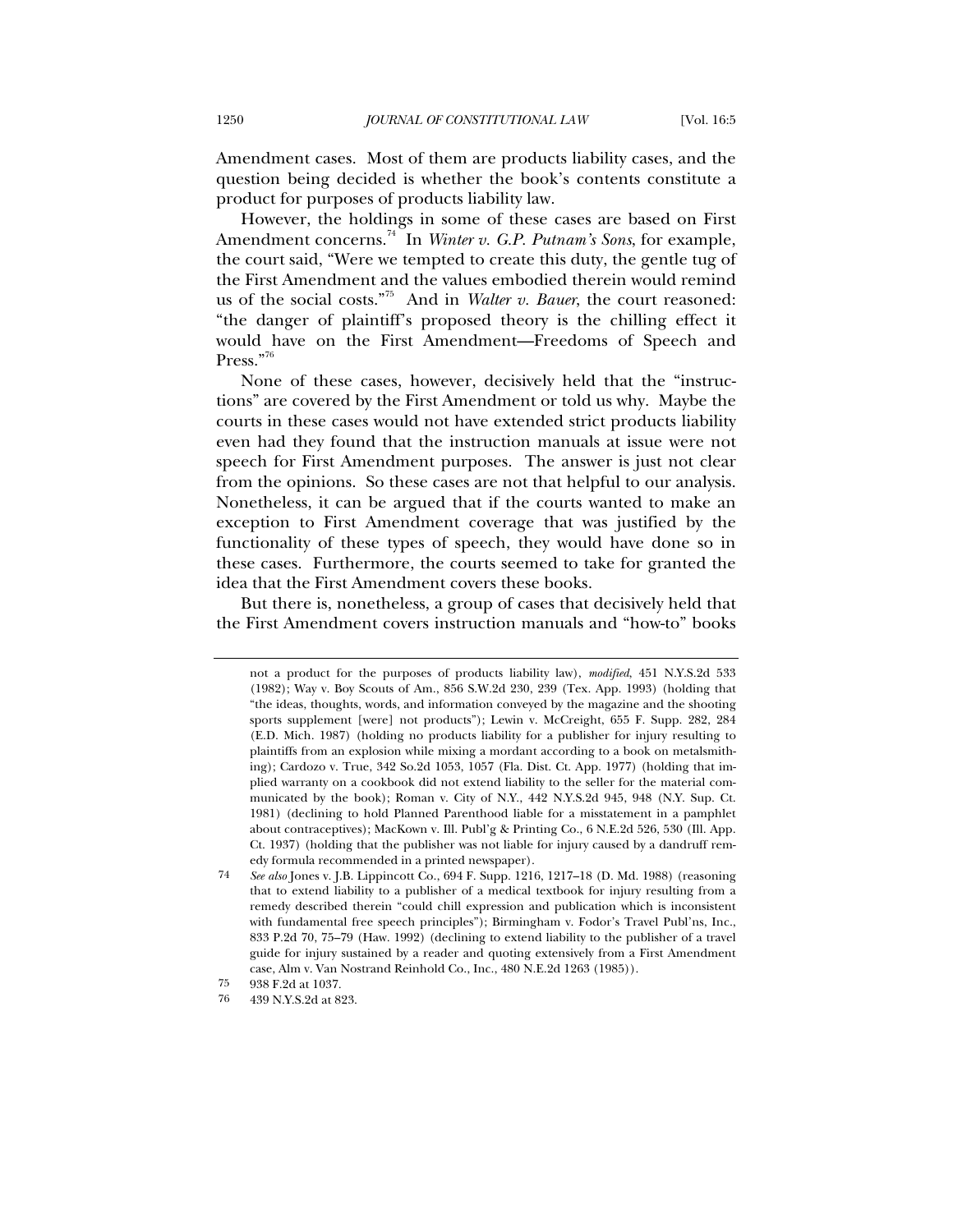such as the ones at issue in the cases discussed above. In *Alm v. Van Nostrand Reinhold Co.*, Inc., the court held that the First Amendment barred the imposition of liability on the publisher of a "how-to" book when an individual was injured while following its instructions for making a tool.<sup>77</sup> Similarly, the court in *Smith v. Linn* held that the First Amendment right to freedom of speech immunized a publisher of a diet book from civil liability arising out of the death of a reader who followed the diet.<sup>78</sup> The last of these cases was actually cited by the court in *Bernstein I*. In *United States v. The Progressive, Inc.*, the court applied First Amendment scrutiny in deciding whether to enjoin the publication of a magazine containing technical information on how to construct a hydrogen bomb.<sup>79</sup>

These cases show that the court in *Bernstein I* was correct in holding that the First Amendment covers instructional manuals and "howto" books. These types of speech are very much like source code in the sense that they are highly "functional." They are mainly concerned with helping people engage in some activity by providing them with a set of instructions that they can follow. The only difference is the use of a computer. The analogy between these types of speech and source code is, therefore, quite appropriate, and leads to the conclusion that functionality, by itself, does not exclude an activity from First Amendment coverage.

#### *B. Navigation Charts*

There is another line of cases similar to the ones described above, but which seem to reach the opposite conclusion. In *Brocklesby v. United States*, the court held that a navigation chart was a product for purposes of products liability law. $\degree$  "[W]hen inaccurate charts cause accidents, courts do not conceptualize suits against the charts' authors as raising First Amendment questions."<sup>81</sup> But this statement is not exactly accurate. These cases do not really address any First Amendment questions at all.<sup>82</sup> There is no discussion of the First Amendment in any of these cases.

<sup>77 480</sup> N.E.2d at 1264–67.

<sup>78 563</sup> A.2d 123, 126–27 (Pa. Super. Ct. 1989).

<sup>79 467</sup> F. Supp. 990, 996–1000 (W.D. Wis. 1979).

<sup>80 767</sup> F.2d 1288, 1294–95 (9th Cir. 1985).

<sup>81</sup> Robert Post, *Recuperating First Amendment Doctrine*, 47 STAN. L. REV. 1249, 1254 (1995) [hereinafter Post, *Recuperating*].

<sup>82</sup> *See Brocklesby*, 767 F.2d at 1292 ("The case was submitted to the jury under three theories: negligence, breach of warranty, and strict liability); Saloomey v. Jeppesen & Co., 707 F.2d 671, 676–77 (2nd Cir. 1983) (applying products liability law in a wrongful death action);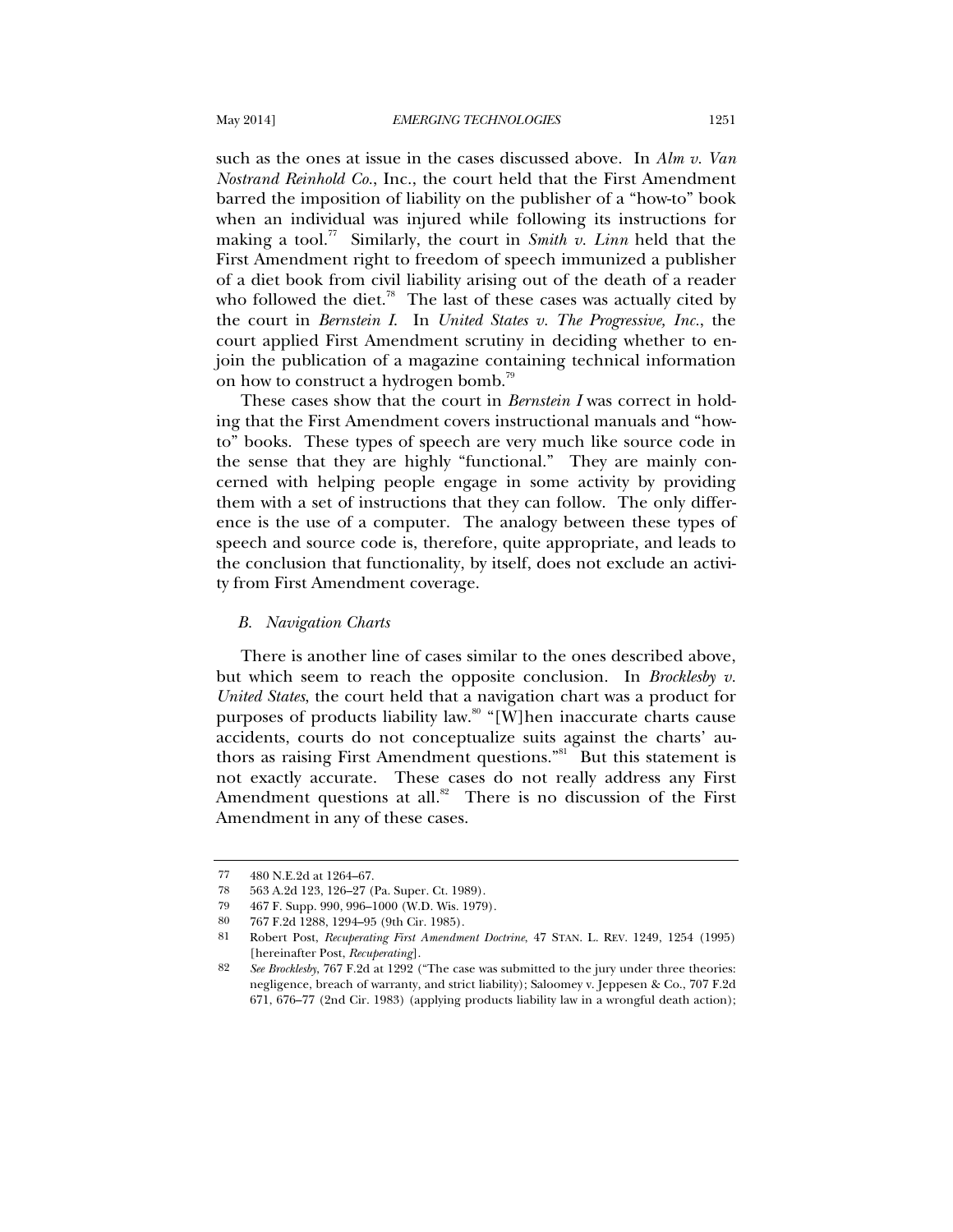Again, all of these cases are strictly products liability decisions. This could be interpreted in several ways. It could mean that these courts would not extend First Amendment *coverage* to these charts. But it could also mean that these courts would not extend First Amendment *protection*. Furthermore, it could simply mean that the courts in these cases did not address the First Amendment issues because the parties did not properly raise them. As a matter of fact, this was exactly the case in *Brocklesby*. In that case, the court stated,

We do not address Jeppesen's claim that the First Amendment renders the theory of strict liability for a defective product inapplicable to published material such as its charts. The general rule is that an issue will not be considered for the first time on appeal. Since Jeppesen did not raise the First Amendment argument at any time below and did not object to the jury instructions on strict liability except by implication in summary judgment proceedings, Jeppesen has not properly preserved for appeal this objection to the jury instructions.<sup>8</sup>

In any case, these decisions made no First Amendment holding. Therefore, they do not constitute good precedent for the proposition that the First Amendment does not cover navigation charts. The case of navigational charts is best addressed as an issue of *protection*, not *coverage*.

The court in *Way v. Boy Scouts of America* distinguished the case of navigational charts.<sup>84</sup> In general, some courts have held that charts are not protected because they "are used for their physical characteristics rather than for the ideas contained in them."<sup>85</sup> Professor Burk argues that source code is more akin to navigational charts than to other instructional manuals because code is used like a physical machine, just like navigational charts are used primarily for their "physical characteristics."<sup>86</sup> However, it seems more logical that publishers of navigational charts were held liable *because people rely on these charts*. "Navigation charts do not receive First Amendment protection . . . because we interpret them as speaking monologically to their audience, as inviting their audience to assume a position of dependence and to rely on them."<sup>87</sup>

Aetna Casualty and Surety Co. v. Jeppesen & Co., 642 F.2d 339, 343 (9th Cir. 1981) (dealing with products liability law, reviewing for abuse of discretion by the trial judge, and considering due process concerns); Fluor Corp. v. Jeppesen & Co., 170 Cal. App. 3d 468 (Cal. Ct. App. 1985) (dealing only with issues of strict liability).

<sup>83</sup> *Brocklesby*, 767 F.2d at 1295 n.9 (internal citation omitted and emphasis added).

<sup>84 856</sup> S.W.2d 230, 238–39 (Tex. Ct. App. 1993).

<sup>85</sup> RESTATEMENT (THIRD) OF TORTS: PRODUCTS LIABILITY § 19 reporters' n. cmt. d (1997).

<sup>86</sup> Burk, *supra* note 40, at 121–22 .

<sup>87</sup> Post, *Recuperating*, *supra* note 82, at 1254.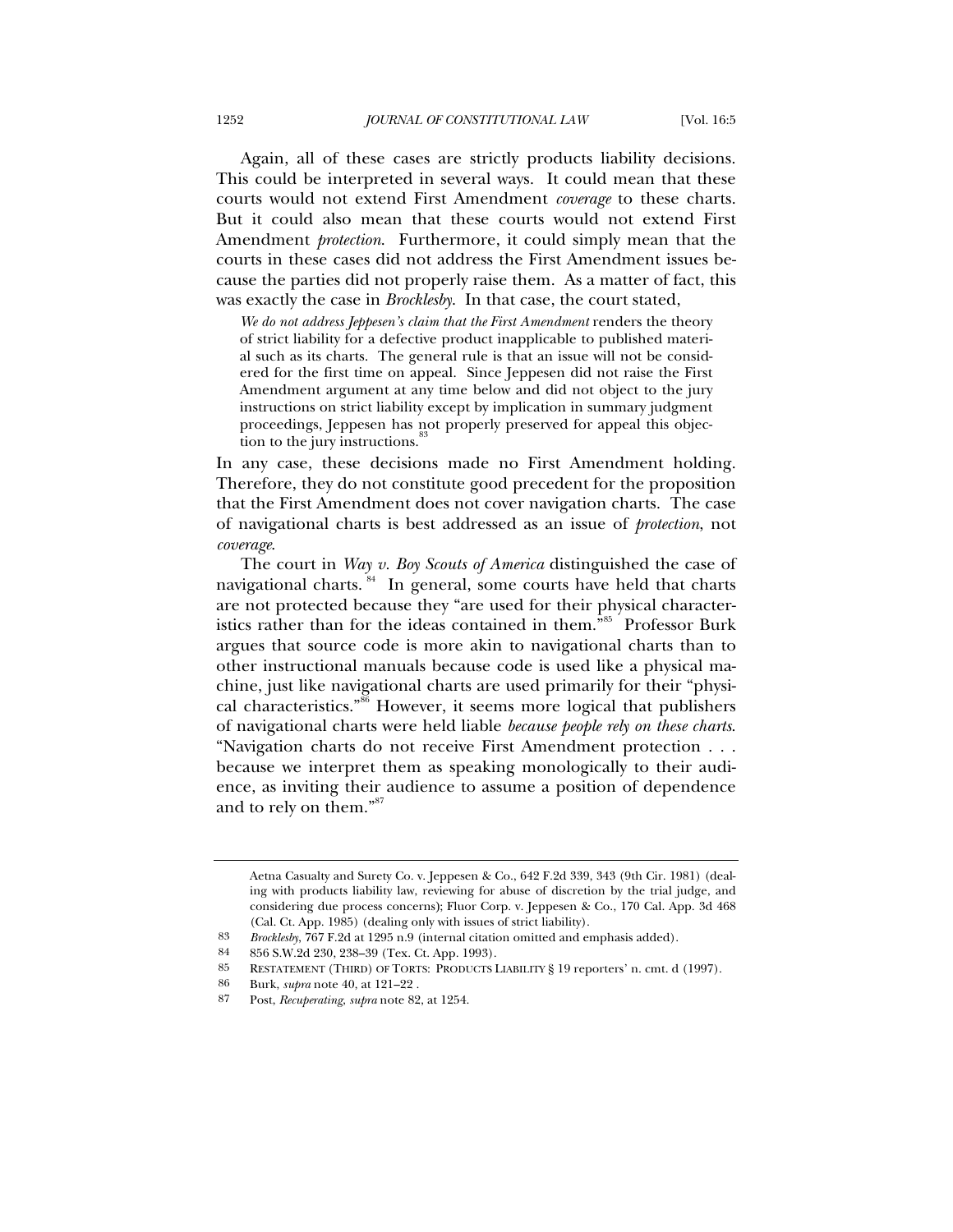This is similar to the way courts have dealt with consumer product safety warnings. In that case, the courts will also intervene to protect consumers "in relationships of dependence or reliance."<sup>88</sup> The courts will also deny protection to commercial speech such as product safety warnings "because consumers in such contexts are presumed to be dependent and justifiably reliant upon the care of manufacturers."<sup>89</sup> In such "relationships of dependence or reliance requiring legal protection,"90 the courts will step in because the limited value of the information being conveyed is outweighed by the threat to innocent people in the community.

The situation with respect to source code is different. Although people might sometimes stake their lives and those of others on the content of source code, they do not do so every time they use some piece of software. Programs that run airplane computers might be just as heavily relied upon as navigation charts. But *most software* is not relied upon to this extent. On the other hand, *all* navigation charts are used in this relationship of extreme dependence and reliance. Navigation charts are an extreme example of written documents that do not do very much to further First Amendment values and create a situation of great danger when people rely on erroneous information that might be included in them. *All navigation charts might therefore be excluded, but not all source code should be excluded.* The narrow exception that courts might draw for these charts does not apply to source code as a whole. This exception to First Amendment coverage (if it were created) would be based on extreme user reliance, not on functionality. In this case, as we have already seen in other contexts, the issue of functionality is being used as a proxy for some other underlying concern regarding the lack of furtherance of First Amendment values vis à vis a tangible and concrete harm to individuals. The issue here is one of reliance, not functionality.

### *C. Computer Source Code*

#### The trial court in *Junger I* reasoned that

[s]ource code is "purely functional" in a way that the *Bernstein* Court's examples of instructions, manuals, and recipes are not. Unlike instructions, a manual, or a recipe, source code actually performs the function it describes. While a recipe provides instructions to a cook, source code is a

<sup>88</sup> Robert Post, *The Constitutional Status of Commercial Speech*, 48 UCLA L. REV. 1, 23 (2000) [hereinafter Post, *Commercial Speech*].

<sup>89</sup> *Id.* at 23–24.<br>90 *Id.* at 24

*Id.* at 24.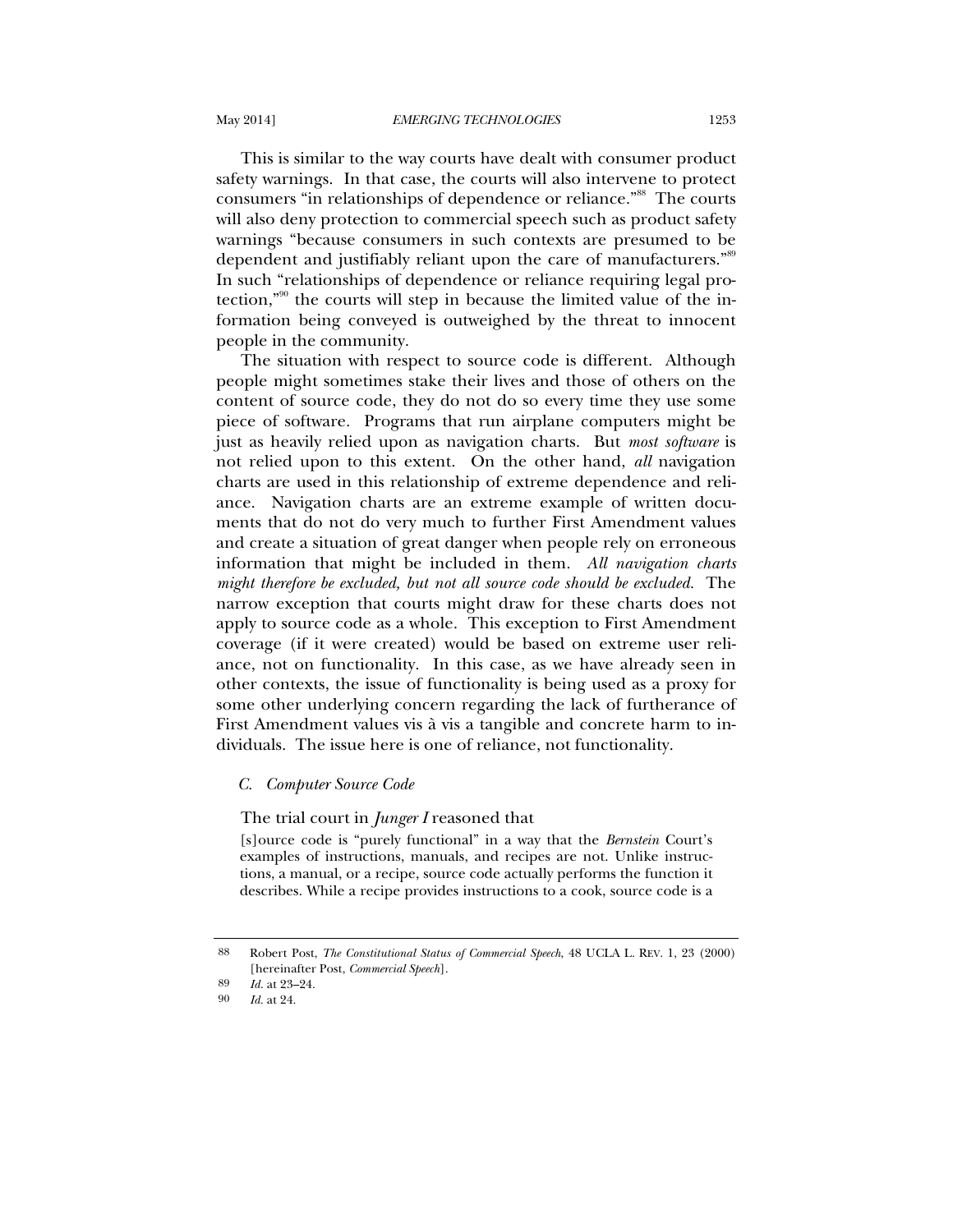device, like embedded circuitry in a telephone, that actually does the function  $\ldots$ .<sup>91</sup>

This is the same argument that Professor Burk makes. "Far from being the instruction manual to an intricate and complicated machine, computer code is in fact the machine itself."92

This argument imbues computer behavior with the inevitability that we normally ascribe to fate. It ignores the fact that source code must be compiled and executed before the computer performs any functions. The *non-expressive* acts of compiling and executing the source code can be regulated without regard to First Amendment principles. Even code that does not need to be compiled in the conventional way must be executed before it has any effect. $93$  The choice and act of *executing* a particular piece of code for nefarious purposes in a way that harms others is what can, and should, be regulated.

Professor Burk's argument also relies on a formalistic distinction between source code and English that is based on the fact that computers can understand and execute compiled source code. Actually, *anything can be source code if the compiler is complicated enough*. Just a few years ago, the argument could have been made that it was not hard to envision computers that would be able to respond to many verbal commands in natural language in the near future. That future, of course, is now here. What used to be a vision is now reality.

As discussed in a previous article,  $94$  Apple's inclusion of Siri in the iPhone has brought to the mainstream the practice of ordering a computer to do things in natural language.<sup>95</sup> At present, Siri understands commands in English, Spanish, French, German, Japanese, Canadian French, Mandarin, Cantonese, Italian, and Korean.<sup>96</sup> Could this possibly mean that the English language has lost its First Amendment coverage, but that the Portuguese language still retains it? Will Portuguese then cease being a fully protected language un-

<sup>91</sup> Junger v. Daley (*Junger I*), 8 F. Supp. 2d 708, 717 (N.D. Ohio 1998) (internal citation omitted), *rev'd*, Junger v. Daley (*Junger II*), 209 F.3d 481 (6th Cir. 2000).

<sup>92</sup> Burk, *supra* note 40, at 119.

<sup>93</sup> Professor Burk talks also about computer languages such as Perl, BASIC, and Java. *Id.* at 117 & n.111. These languages do not require compiling in the traditional sense. *See id.* ("Although many computer languages require conversion of the routine to machinereadable form, some languages are interpreted rather than compiled; that is, the script read by a program called an interpreter, which executres pre-designated commands according to the script.").

<sup>94</sup> *See* Roig, *supra* note 14, at 340 n.94 (discussing the First Amendment implications of new technology that allows computers to respond to "natural language commands").

<sup>95</sup> *See Apple – iOS 7 – Siri*, APPLE, http://www.apple.com/ios/siri/ (last visited Apr. 7, 2014).

<sup>96</sup> *iOS: About Siri*, APPLE, http://support.apple.com/kb/HT4992?viewlocale=en\_US&locale= en\_US (last visited Apr. 7, 2014).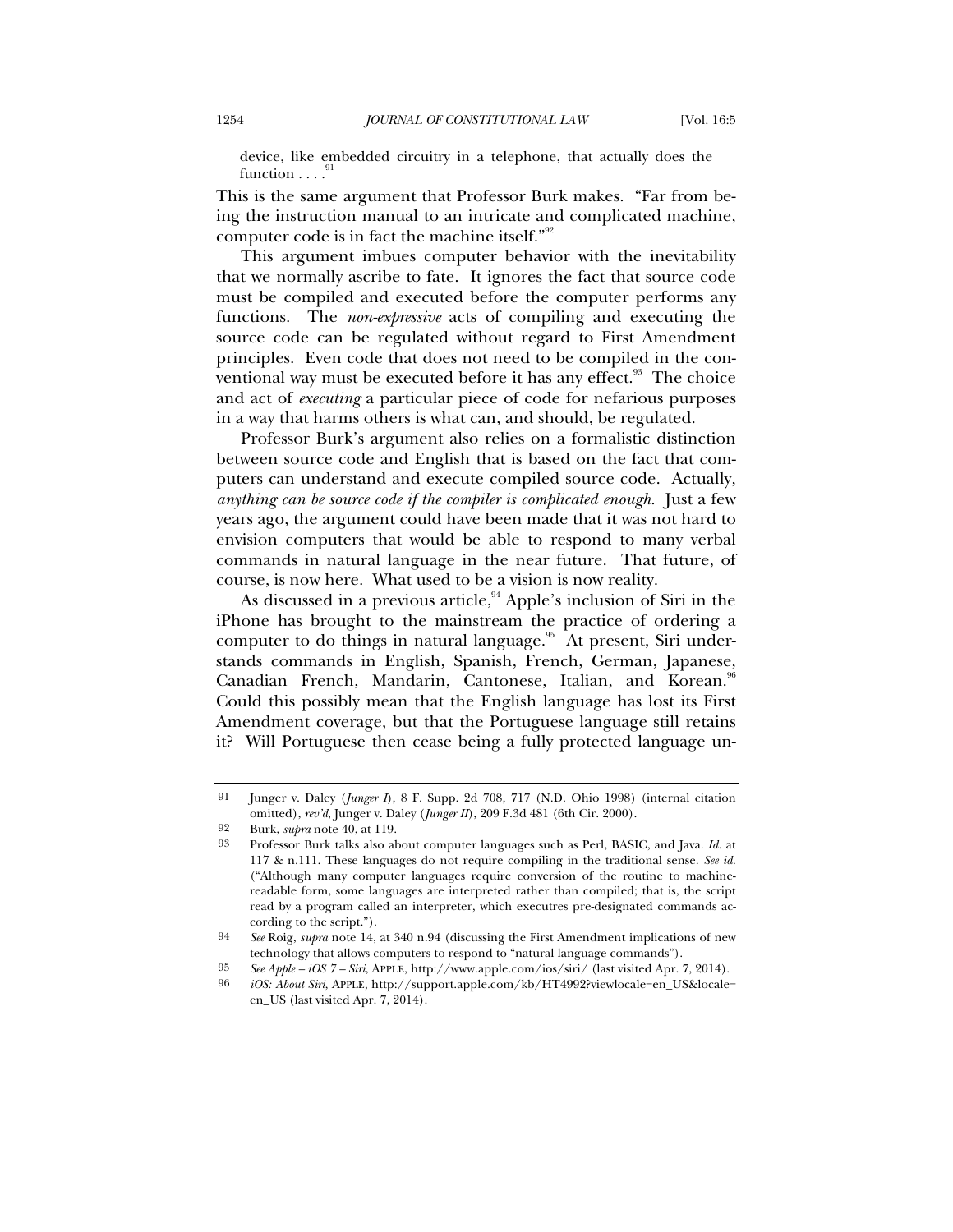der the First Amendment and become a functional machine equivalent not covered by the First Amendment at some indeterminate time in the future if and when Apple, Inc. sees it fit to release yet another polyglot update to the Siri software?

Of course, Siri is not alone. The world of computers responsive to natural language commands is one of the many areas of technological endeavor that is currently experiencing considerable growth.<sup>97</sup> The existence of Siri and other computers responsive to natural language commands cannot condemn the English language (or any other language for that matter) to the netherworlds of First Amendment invisibility. The court in *Bernstein II* was already wise to this logic years before the advent of Siri: "The fact that computers will soon be able to respond directly to spoken commands, for example, should not confer on the government the unfettered power to impose prior restraints on speech in an effort to control its 'functional' aspects."98

The question at the heart of this discussion, at the end of the day, is whether we should embrace a model of First Amendment coverage that limits the worth of our speech (maybe even our thoughts in the near future) based on the whims of technological change. Just like ordering another human being to do murder is criminal and punishable under current First Amendment doctrine, ordering a computer to do evil would likewise be an acceptable subject for regulation under that same doctrine. We need not relegate the whole of the English language to the nether realms of First Amendment anonymity simply because some might choose to make it a tool for their criminal enterprises. Similarly, we need not exclude all computer source code from First Amendment coverage because some might choose to run pernicious software.

Arguing that the functional aspects of source code require excluding all of source code from First Amendment coverage also disregards the expressive aspects of source code that further First Amendment values. In fact, the court in *Junger I* implicitly recognized the inherent commingling of functional and expressive aspects in source code. After apparently stating that source code was not speech covered by the First Amendment, the court went on to apply

<sup>97</sup> *See* Natasha Singer, *The Human Voice, as Game Changer*, N.Y. TIMES, Apr. 1, 2012, at MB NJ 1 (discussing a series of recent developments and ongoing projects involving voice operated machines).

<sup>98</sup> Bernstein v. United States Dep't of Justice (*Bernstein II*), 176 F.3d 1132, 1142 (9th Cir. 1999), *reh'g granted, opinion withdrawn*, 192 F.3d 1308 (9th Cir. 1999).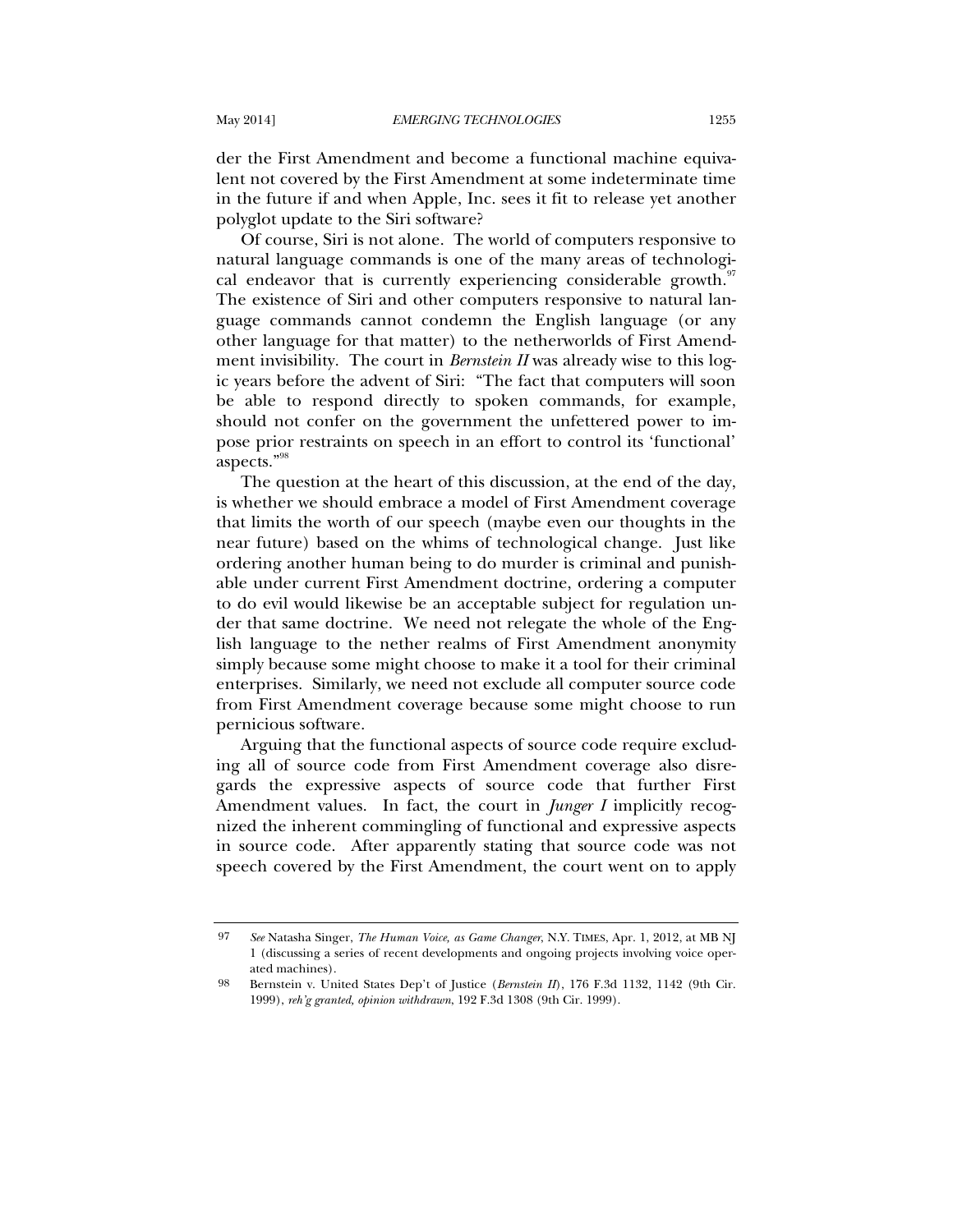the *O'Brien* intermediate scrutiny test to the regulations at issue.<sup>99</sup> Technically, then, the court in *Junger I* held that source code was an "expressive means for the exchange of ideas" under *O'Brien*, and was, therefore, subject to First Amendment coverage. $100$  So even the court in *Junger I* chose to not exclude all source code from any degree of First Amendment coverage at all.

Professor Burk draws an analogy between source code and two activities that conveyed specific meaning but that, nonetheless, we would probably say should not be covered by the First Amendment. He talks about the racially biased bridge designs of Robert Moses, who made his overpasses on Long Island expressways low to "preclude low-income public transportation riders—primarily African-Americans—from reaching Long Island Parks."<sup>101</sup> He also mentions the Wang Writer, a word processor that was "designed around certain assumptions about the duties and abilities of secretaries,"<sup>102</sup> primarily women, thereby conveying a male chauvinist point of view. Professor Burk argues that these two things might convey messages, but they are primarily functional and therefore not to be considered speech.<sup>103</sup> He then argues that source code is more like these overpasses than like a book. $\overline{1}$ 

But, the reason why we would exclude the overpasses and the Wang Writer from First Amendment coverage is not because they are functional, it is because they are not communicative enough. They do not pass the *Spence-Hurley* test. Not enough social conventions and context exist to make it likely enough that very many people would understand the message being conveyed. As Professor Burk argues, "one suspects that it is only because the overpasses did not overtly communicate racism that they were instantiated in stone ...."<sup>105</sup> Source code, on the other hand, is capable of conveying a message to those that can read it which is very clear and precise, as we discussed previously. Source code passes the *Spence-Hurley* test. The analogy is therefore misguided. This is yet another example of the issue of functionality being used as a proxy for the furthering of another hidden value, in this case, communication.

<sup>99</sup> Junger v. Daley, 8 F. Supp. 2d 708, 721 (N.D. Ohio 1998), *rev' d*, 209 F.3d 481 (6th Cir. 2000).

<sup>100</sup> *Junger I*, 209 F.3d at 485.

<sup>101</sup> Burk, *supra* note 40, at 113.<br>102 *Id* at 113–14

*Id.* at 113-14.

<sup>103</sup> *Id.* at 114 ("Such functional 'expression' appears to lie within the expressive kernel that does not rise to the level of First Amendment protection.").

<sup>104</sup> *Id.* at 116–21.

<sup>105</sup> *Id.* at 114.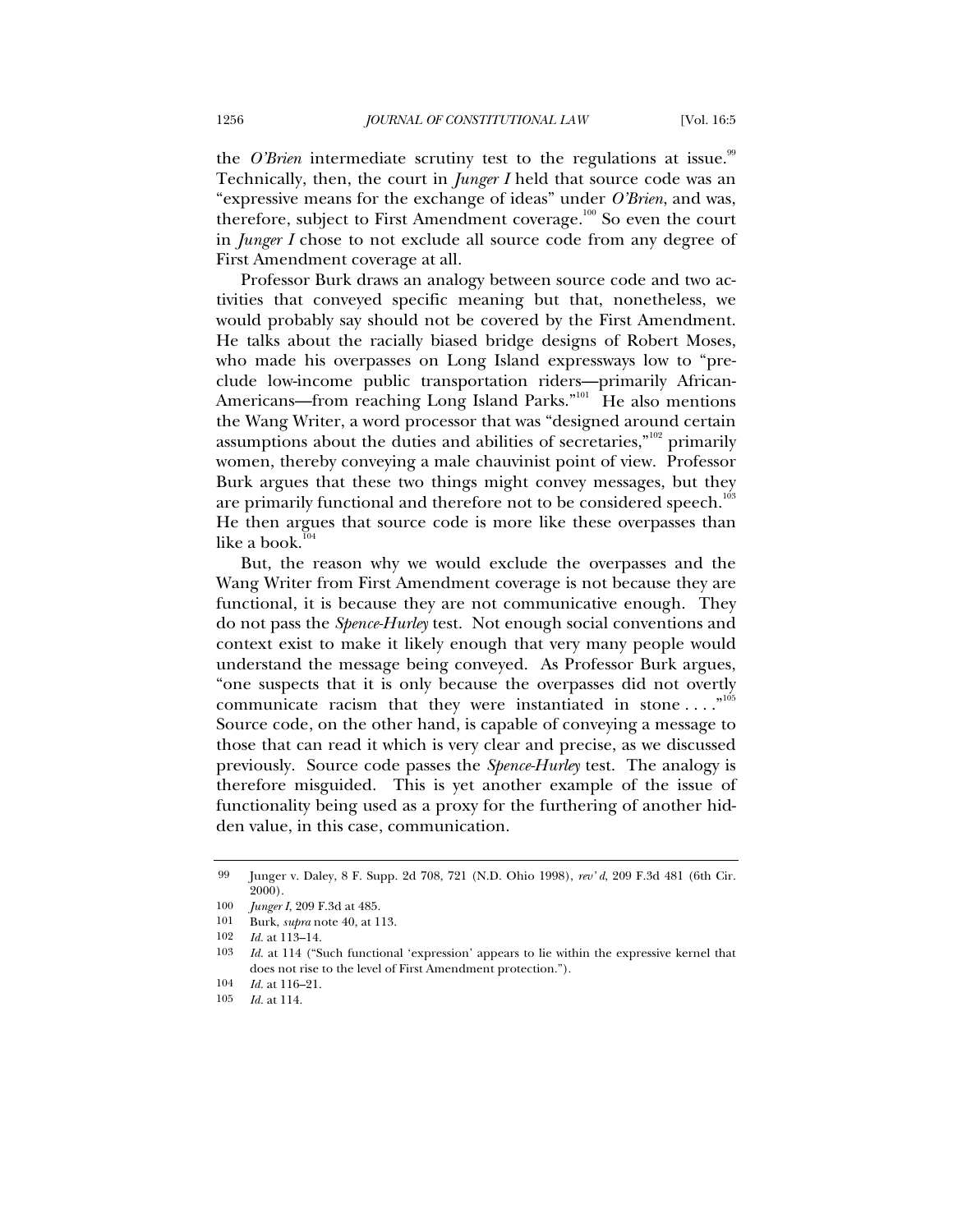The court in *Universal City Studios, Inc. v. Reimerdes* initially argued that source code used for facilitating the copying of films in DVDs was not covered by the First Amendment because its "expressive aspect appears to be minimal when compared to its functional component."<sup>106</sup> The court balanced the expressiveness of the source code at issue against its functionality and determined that function won out. $107$  "In determining the constitutionality of governmental restriction on speech, courts traditionally have balanced the public interest in the restriction against the public interest in the kind of speech at issue."108 However, the cases cited by the court in *Reimerdes* dealt with specific types of disfavored speech.<sup>109</sup> We must remember that those types of speech *are not disfavored because of their functionality*. There is no mention in such cases of functionality as a disfavored quality of speech. The court in *Reimerdes* balanced something else entirely, and its reliance on the precedent it cites was misguided.

I believe it is more likely that the court in *Reimerdes* was actually engaging in the kind of analysis relevant to the issue of First Amendment *protection*. In that case, the court's holding in *Reimerdes* would be completely irrelevant to the question discussed in this Article: First Amendment *coverage*. In fact, this appears to be the approach taken by both the district court itself in an ensuing opinion in the same case, and the Court of Appeals for the Second Circuit in an opinion affirming the district court.<sup>110</sup> Specifically, the circuit court held that "computer code, and computer programs constructed from code can merit First Amendment protection . . . . "<sup>111</sup> The circuit court then proceeded to take into account the balance between the expressive and functional aspects of the source code at issue when analyzing the issue of the scope of *protection* to be extended to it, and the applicable level of scrutiny.<sup>112</sup> This is consistent with the conclusion that source code must be deemed *covered* by the First Amend-

<sup>106 82</sup> F. Supp. 2d 211, 222 (S.D.N.Y. 2000).<br>107 Id

<sup>107</sup> *Id.*

<sup>108</sup> *Id.* at 221.<br>109 *Id.* at 221.

*Id.* at 221 n.44 (considering Roth v. United States, 354 U.S. 476 (1957) (dealing with obscenity), Time, Inc. v. Hill, 385 U.S. 374 (1967) (deling with privacy), and N.Y. Times v. Sullivan, 376 U.S. 254 (1964) (dealing with libel)).

<sup>110</sup> Universal City Studios, Inc. v. Reimerdes, 111 F. Supp. 2d 294, 327 (S.D.N.Y. 2000) ("As computer code—whether source or object—is a means of expressing ideas, the First Amendment must be considered before its dissemination may be prohibited or regulated. . . . But that conclusion still leaves for determination the level of scrutiny to be applied in determining the constitutionality of regulation of computer code."), *aff'd sub nom.* Universal City Studios, Inc. v. Corley, 273 F.3d 429 (2nd Cir. 2001).

<sup>111</sup> *Corley*, 273 F.3d at 449.

<sup>112</sup> *Id.* at 449–53.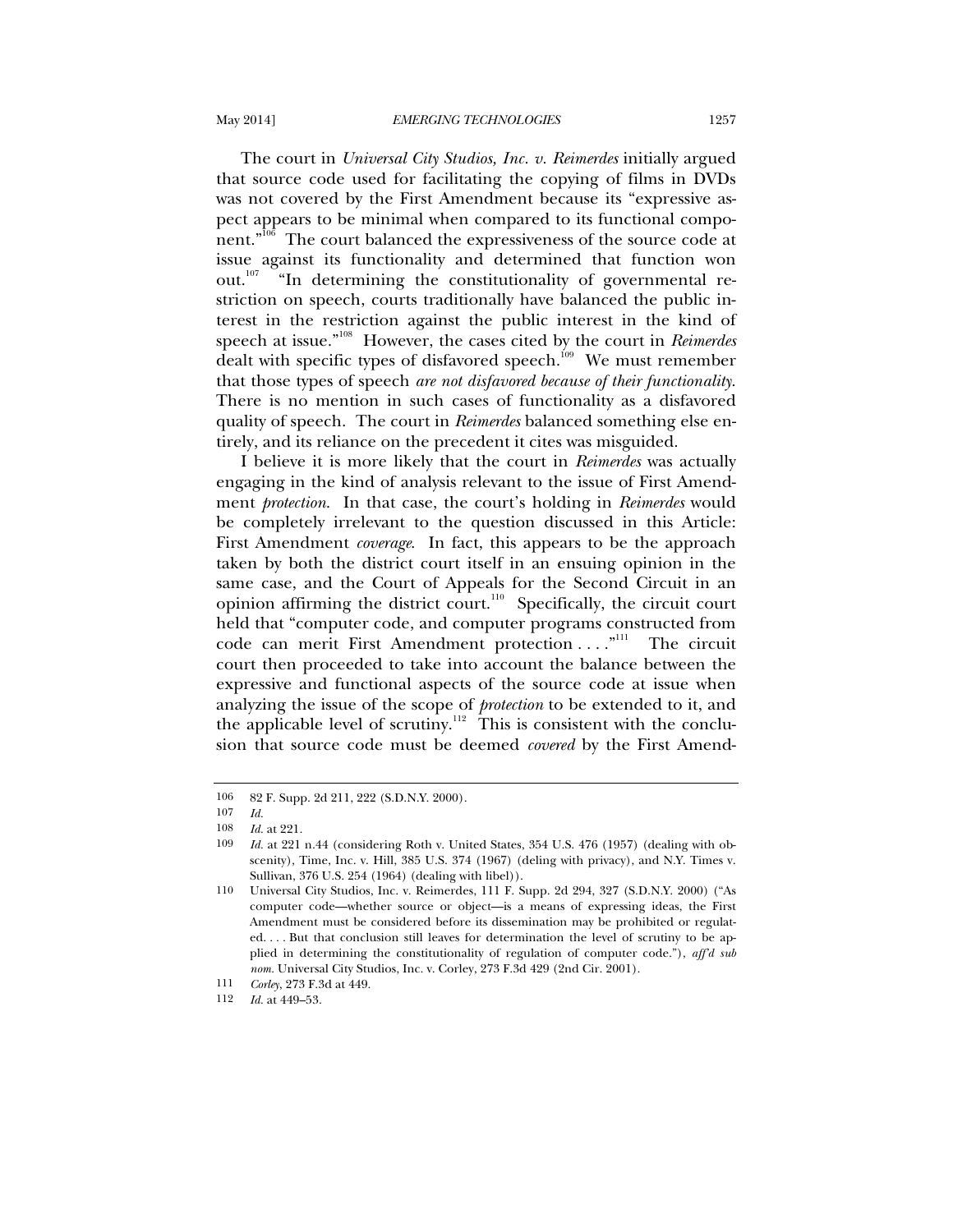ment, and that any questions regarding the regulation of its functional aspects must then be analyzed in terms of how much *protection* will be afforded, based on traditional First Amendment doctrine.

## *D. Speech Tantamount to Criminal Conduct*

There is one last class of cases in which the functionality of a type of speech might be thought of as having something to do with the exclusion of it from First Amendment coverage. In *Rice v. Paladin Enterprises, Inc.*, the court held that an instructional book on how to become a hit man was not covered by the First Amendment.<sup>113</sup> At first glance, one might be tempted to think that this holding is premised on the functional nature of this instructional manual. However, this case requires more than just functionality for exclusion from First Amendment coverage. "[S]peech which, in its effect, is tantamount to legitimately proscribable nonexpressive conduct may itself be legitimately proscribed, punished, or regulated incidentally to the constitutional enforcement of generally applicable statutes."114 As the Supreme Court put it,

It rarely has been suggested that the constitutional freedom for speech and press extends its immunity to speech or writing used as an integral part of conduct in violation of a valid criminal statute. We reject the contention now. . . . [I]t has never been deemed an abridgment of freedom of speech or press to make a course of conduct illegal merely because the conduct was in part initiated, evidenced, or carried out by means of language, either spoken, written, or printed.

It is not the functionality of the speech that excludes it from coverage, it is the fact that it constitutes a crime. "[S]peech is not protected by the First Amendment when it is the very vehicle of the crime itself."<sup>116</sup>

This is also the reason why the First Amendment was held to not cover the defendant's speech in urging the filing of false tax returns in *United States v. Kelley*. 117 The same logic was also used by the Ninth Circuit court in *United States v. Mendelsohn* in upholding the conviction of defendants who "knew that [their computer program] was to be used as an integral part of a bookmaker's illegal activity, helping

<sup>113 128</sup> F.3d 233, 242 (4th Cir. 1997) ("[L]ong established caselaw provides that speech . . . that constitutes criminal aiding and abetting does not enjoy the protection of the First Amendment").

<sup>114</sup> *Id.* at 243.

<sup>115</sup> Giboney v. Empire Storage and Ice Co., 336 U.S. 490, 498, 502 (1949) (citations omitted).

<sup>116</sup> United States v. Varani, 435 F.2d 758, 762 (6th Cir. 1970).

<sup>769</sup> F.2d 215, 217 (4th Cir. 1985).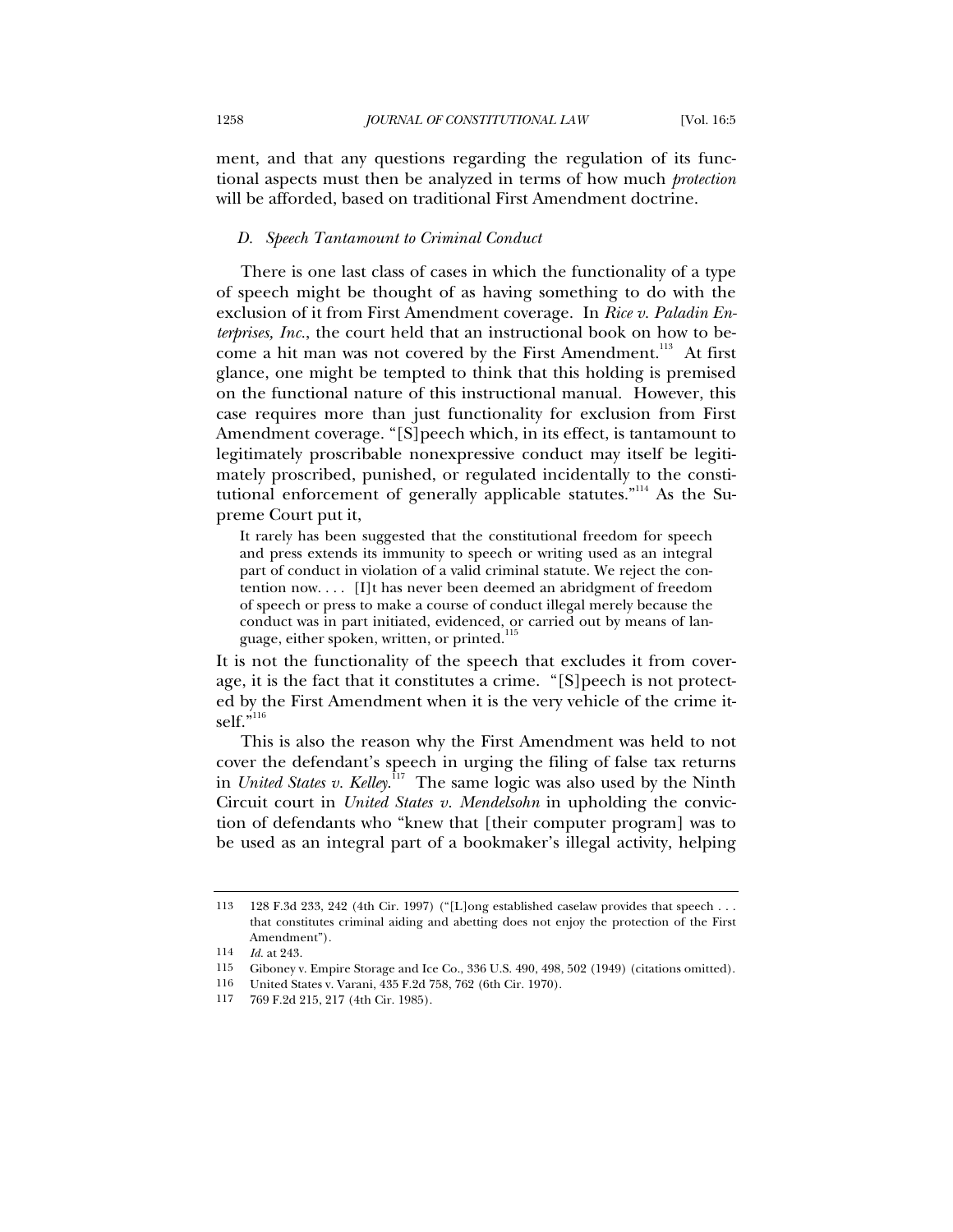the bookmaker record, calculate, analyze, and quickly erase illegal bets."<sup>118</sup> The court in that case held that the computer program was "too instrumental in and intertwined with the performance of criminal activity to retain first amendment [sic] protection."119 It was "'so close in time and purpose to a substantive evil as to become part of the crime itself.'"<sup>120</sup>

These activities, then, were excluded from First Amendment coverage *because they were crimes, not because they were functional*. These cases should allay any fears that First Amendment coverage will let programmers commit all kinds of crimes without being punished. The creation of source code that is so instrumental to criminal behavior can still be regulated. And the execution of source code that harms others can also be regulated.

# *E. Hidden Variables*

We have seen how functionality is not a reason for excluding activities from First Amendment coverage. Extreme user reliance, lack of communicative value, and the existence of criminal behavior and intent are the things that are at work in all these cases. Functionality by itself is not enough to exclude an activity from the realm of speech. The Sixth Circuit Court of Appeals got it exactly right in *Junger II* when it held that "[t]he fact that a medium of expression has a functional capacity should not preclude constitutional protection. Rather, the appropriate consideration of the medium's functional capacity is in the analysis of permitted government regulation."<sup>121</sup> First Amendment "protection is not reserved for purely expressive communication . . . . The functional capabilities of source code . . . should be considered when analyzing the governmental interest in regulating the exchange of this form of speech."<sup>122</sup>

This is a question of First Amendment protection, not of coverage. We might find that the more functional a particular kind of speech is, the more pressing the need for government regulation will be. Whether regulation is justified in a particular case, however, is a completely different question, and it is a question that must be answered "by reference to First Amendment doctrine and analysis."<sup>123</sup>

<sup>118 896</sup> F.2d 1183, 1185–86 (9th Cir. 1990).<br>119 *Ida* 1186

*Id.* at 1186.

<sup>120</sup> *Id.* (quoting United States v. Freeman, 761 F.2d 549, 552 (9th Cir. 1985)).

<sup>121</sup> Junger v. Daley, 209 F.3d 481, 484 (6th Cir. 2000).

<sup>122</sup> *Id.* at 484–85.

<sup>123</sup> Post, *Encryption*, *supra* note 13, at 714.